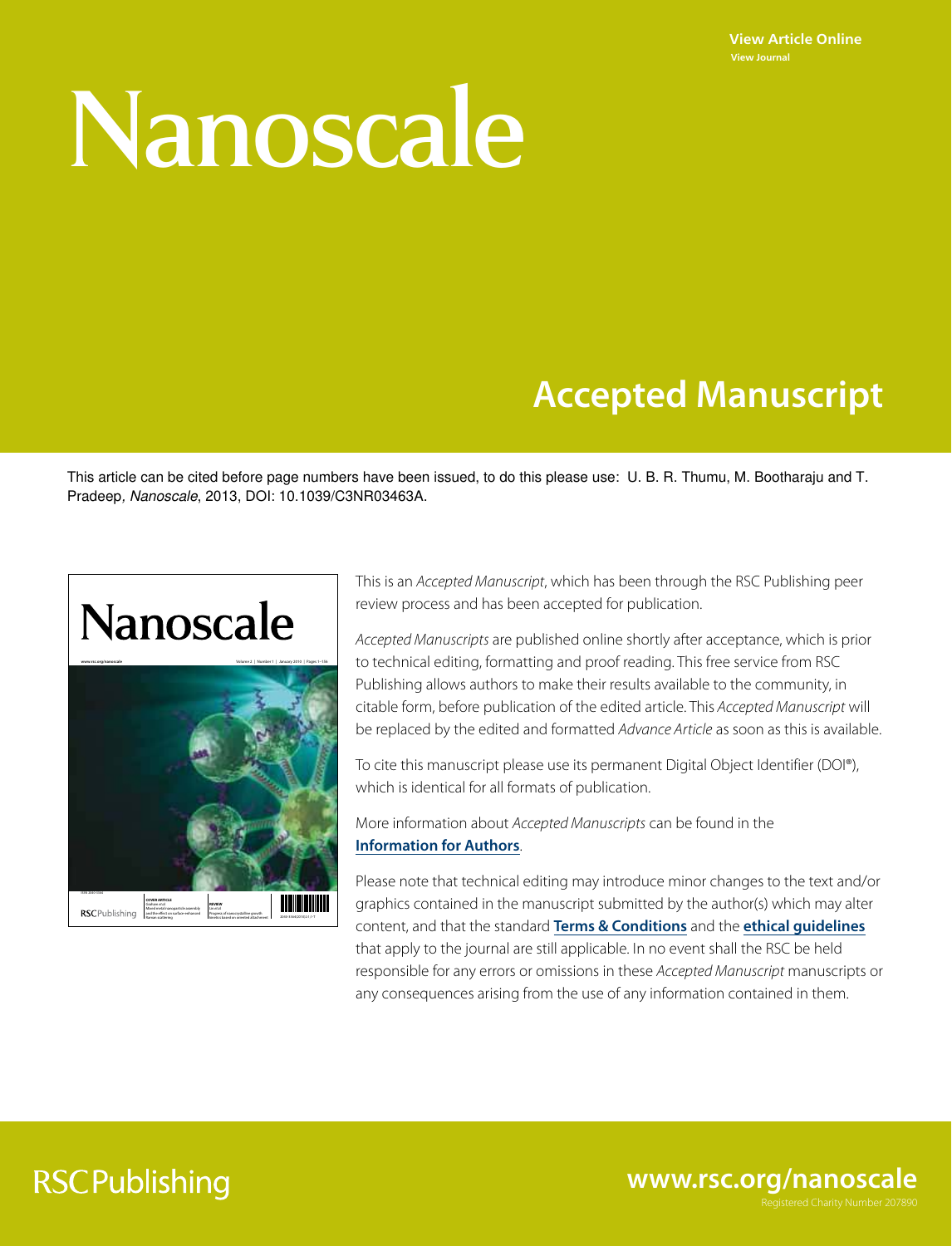Published on 30 July 2013. Downloaded by York University on 14/08/2013 05:50:47.

## Thiolate-protected Ag<sub>32</sub> clusters: Mass spectral studies of composition and insights into the Agthiolate structure from NMR

T. Udayabhaskararao, M. S. Bootharaju and T. Pradeep\*

DST Unit of Nanoscience (DST UNS) and Thematic Unit of Excellence (TUE), Department of Chemistry, Indian Institute of Technology Madras, Chennai-600 036, India. \*E-mail:Pradeep@iitm.ac.in

## **Abstract**

Clusters composed of 32 silver atom core, protected with thiolates of glutathione (GSH) and N- (2-mercaptopropionyl)glycine (MPGH) were synthesized by a solid-state route in milligram scale. They do not exhibit surface plasmon resonance unlike their larger sized nanoparticle analogues but show molecule-like features in absorption and luminescence spectra, falling in the visible window. The compositions,  $Ag_{32}SG_{19}$  (SG–thiolate of glutathione) and  $Ag_{32}MPG_{19}$ (MPG-thiolate of MPGH) were understood from electrospray ionization mass spectrometry (ESI MS). Matrix-assisted laser desorption/ionization mass spectrometry (MALDI MS) was not successful for –SG protected clusters as reported before but for  $Ag_{32}MPG_{19}$ , a peak at 6.1 kDa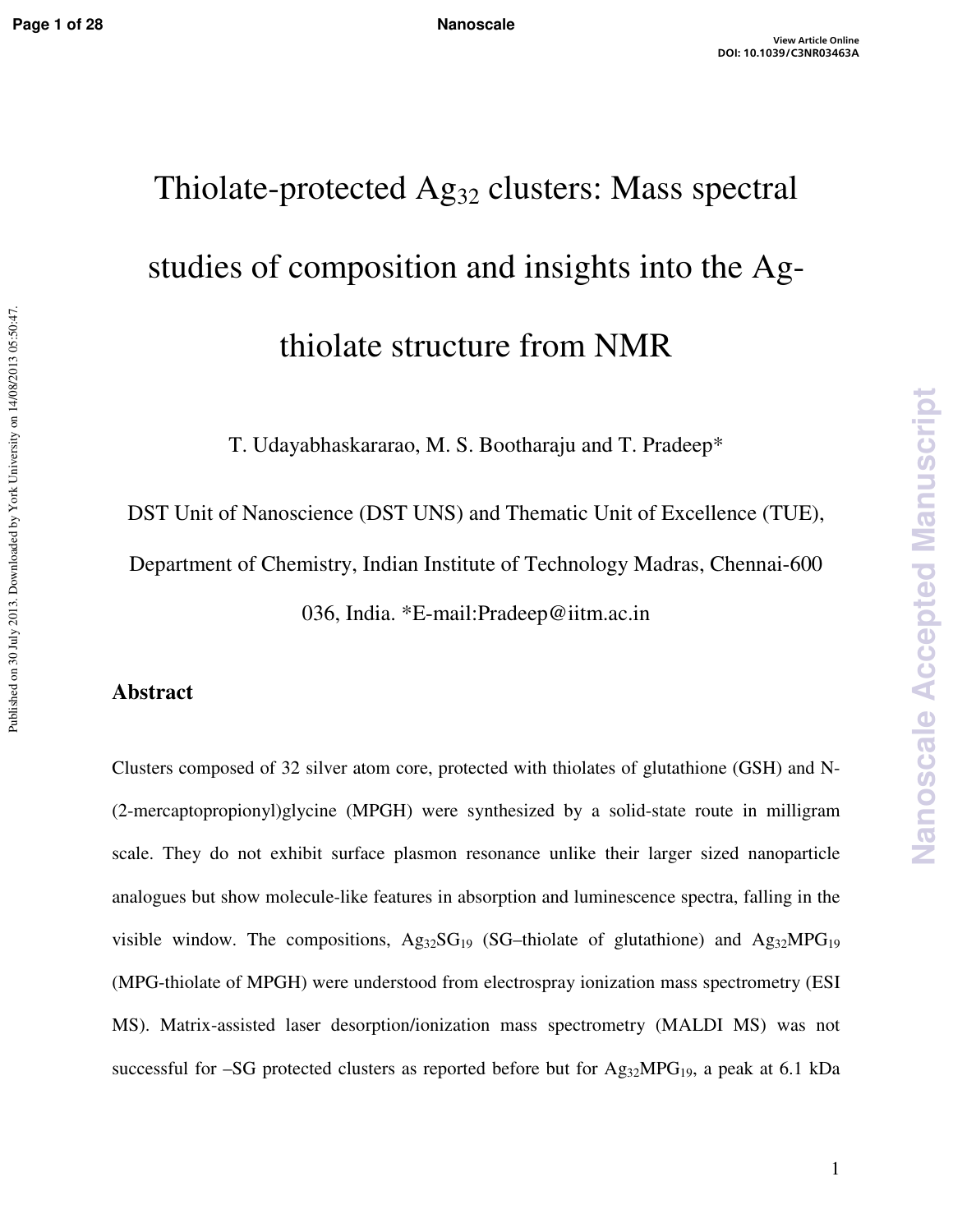was seen due to fragmentation of the cluster and systematic losses of  $Ag_2S$  were observed which increase with increase in laser intensity. Further confirmation of the composition,  $Ag_{32}SG_{19}$  was made using various studies such as XPS and EDAX. One-dimensional (1D) and two-dimensional (2D) NMR spectroscopic investigations of  $Ag_{32}SG_{19}$  provided interesting spectral features which indicated the dominant -[SR-Ag-SR]- structural motif. This structural motif as the predominant entity is found for the first time in silver clusters.

## **Introduction**

Published on 30 July 2013. Downloaded by York University on 14/08/2013 05:50:47.

Published on 30 July 2013. Downloaded by York University on 14/08/2013 05:50:47.

Quantum clusters (QCs) of noble metals are molecules composed of a few to hundred metal atom core – even more in some cases, protected with ligands, especially thiols and are fundamentally different from their bulk and plasmonic analogues in terms of their optical, electronic, and structural properties.<sup>1-4</sup> In the initial years of study, a mixture of gold QCs with unknown compositions were synthesized by the reduction of  $Au^{3+}$  in presence of glutathione (GSH, the thiolate form is written as  $SG$ ).<sup>5</sup> These clusters were isolated using the technique of gel electrophoresis and their spectroscopic properties were examined in detail. Molecular formulae of these clusters were later understood as  $Au_{10}SG_{10}$ ,  $Au_{15}SG_{13}$ ,  $Au_{18}SG_{14}$ ,  $Au_{22}SG_{16}$ ,  $Au_{22}SG_{17}$ ,  $Au_{25}SG_{18}$ ,  $Au_{29}SG_{20}$ ,  $Au_{33}SG_{22}$  and  $Au_{39}SG_{24}$  using mass spectral studies.<sup>6</sup> Subsequently, several new protocols were developed to synthesize these QCs individually i.e. well-defined monodisperse  $Au_nSR_m$ .<sup>7-11</sup> Depending on the synthesis conditions, type of protecting ligand, solvent polarity and strength of reducing agent, various monodisperse clusters such as  $Au_{25}SR_{18}$ ,  $Au_{38}SR_{24}$  and  $Au_{144}SR_{60}$  were synthesized.<sup>12</sup> Size exclusion chromatography was used to detect some of the less prominent clusters such as  $Au_{40}SR_{24}$  and  $Au_{55}SR_{30,31}$ .<sup>13-15</sup> In addition to them,  $Au_{19}$ <sup>16</sup>,  $Au_{18}$ <sup>10</sup> and  $Au_{20}$ <sup>17</sup> were also synthesized by controlling kinetics of the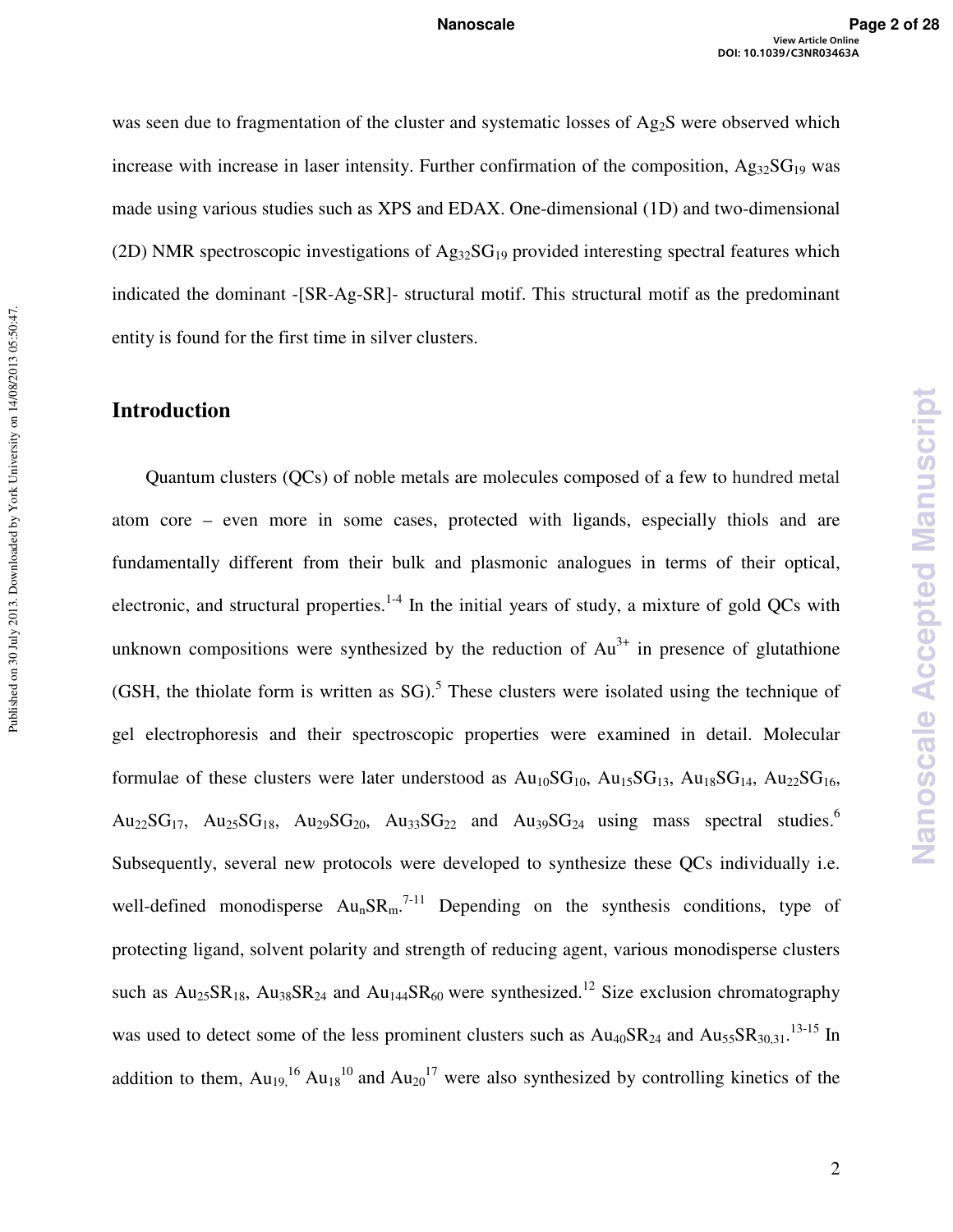Published on 30 July 2013. Downloaded by York University on 14/08/2013 05:50:47.

reaction through a slow reduction process. Availability of clusters with known composition, especially crystallization of some of them  $(Au_{25}SR_{18}^{18,19}$   $Au_{38}SR_{24}^{20}$   $Au_{36}SR_{24}^{21}$  and  $Au_{102}SR_{44}^{22}$ ) helped to understand them in greater detail. But corresponding developments have not happened in silver clusters. Although several QCs of silver with known chemical composition such as water soluble  $Ag_7^{23} Ag_{7,8}^{24}$  and  $Ag_9^{25}$  as well as organic soluble  $\sim Ag_{140}^{26}$ and  $Ag_{280}^2$  have been made, the growth of the area is not comparable to that of gold analogues. Recently, there has been rapid progress in this area due to the single crystal analysis of  $Ag_{14}$ <sup>28</sup>  $Ag_{16}^{29}$  and  $Ag_{32}^{29}$  protected by the combined use of thiolate and phosphine ligands. Analogous to the thiol-protected clusters, they also possess molecule-like behaviour in their optical properties but systematic changes in these properties were not seen due to size and structural differences in cores (such as  $Ag_6^{4+}$ ,  $Ag_8^{6+}$ , and  $Ag_{22}^{12+}$ ). For example, while Ag<sub>14</sub> is yellow emissive, Ag<sub>16</sub> and Ag<sub>32</sub> exhibit blue emission. Their structures are interesting and provide new insights into the atomic structure of thiolated-Ag QCs in comparison to Au QCs.

In recent years, a variety of methods have been developed to produce stable thiolateprotected silver QCs. Among them is the synthesis through a solid-state route.<sup>25</sup> The time required to produce the desired cluster is substantially less here. High yield of clusters and easy handling of the reaction made this route novel. It is expected that this protocol opens up a new way for the synthesis of a variety of cluster materials. For example, by varying precursor ratios, reducing agents, temperature and solvents, numerous cluster materials are produced through this route. Here, we report the preparation of thiolated Ag<sub>32</sub> clusters with two ligands in aqueous phase through this method and their most essential characterization. Assignment of chemical composition was made based on mass spectrometry (MS) including electrospray ionization (ESI) and matrix-assisted laser desorption ionization (MALDI), coupled with elemental analysis and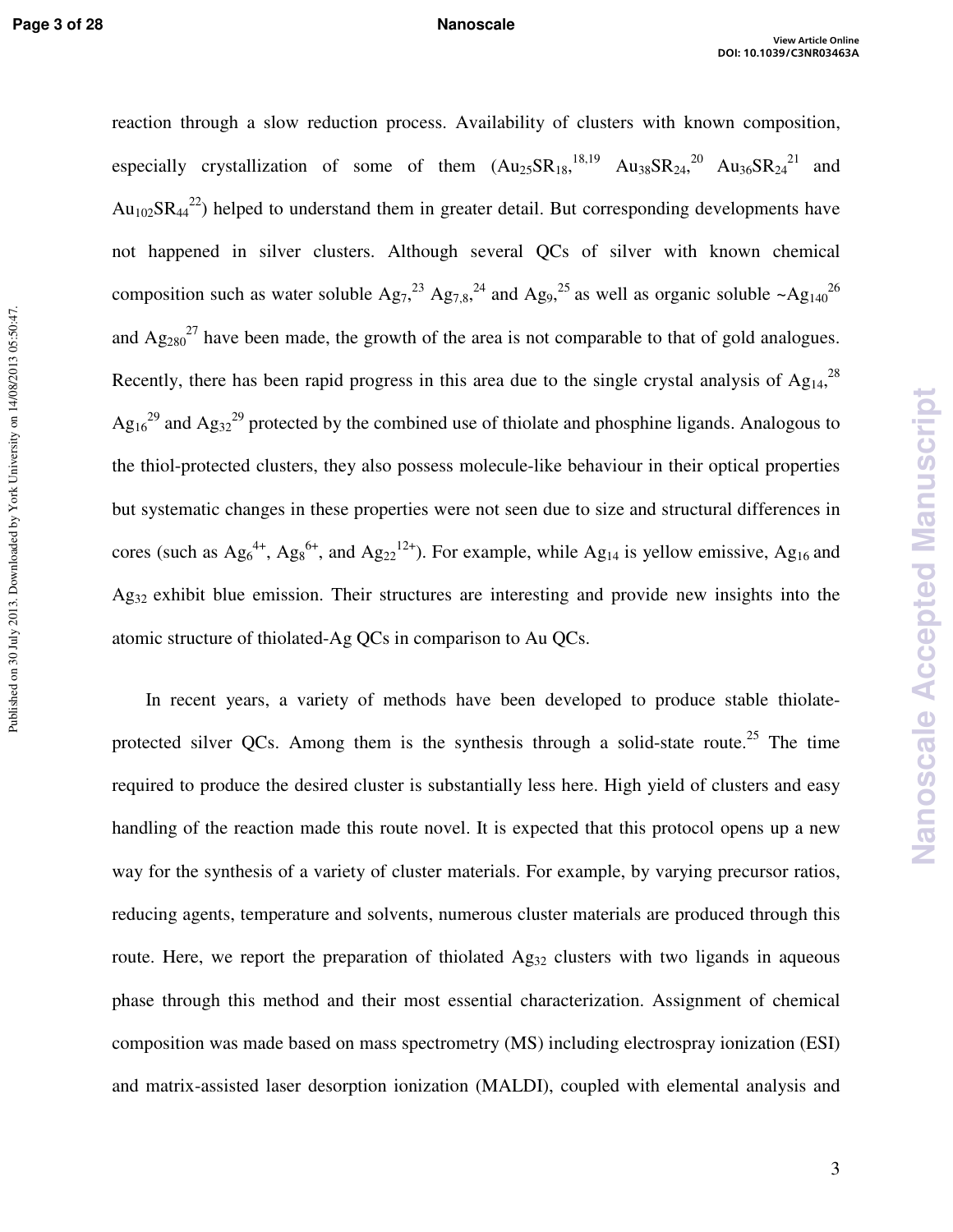X-ray photoelectron spectroscopy (XPS). We proposed the Ag-thiolate structure of the cluster based on a detailed nuclear magnetic resonance spectroscopic (NMR) study.

## **Experimental section**

## **Materials and methods**

Published on 30 July 2013. Downloaded by York University on 14/08/2013 05:50:47.

Published on 30 July 2013. Downloaded by York University on 14/08/2013 05:50:47.

**Chemicals:** All the chemicals were commercially available and were used without further purification. Silver nitrate  $(AgNO_3, 99\%)$ , glutathione  $(GSH, 97\%)$ , N- $(2$ mercaptopropionyl)glycine (MPGH, Aldrich), acrylamide (AR grade), N,N' methylenebisacrylamide (BIS) (AR grade), ammonium persulfate and N,N,N',N' tetramethylethylene diamine (TEMED) were purchased from SRL Chemical Co. Ltd., India. Sodium borohydride (NaBH4, 99.99%, Aldrich), ethanol (HPLC grade, 99.9%, Aldrich) and methanol (HPLC grade) were used as received.

**Synthesis of Ag<sub>32</sub>SG<sub>19</sub>:** About 23 mg of AgNO<sub>3</sub>(s) was added to 200 mg of GSH(s) at room temperature and the mixture was ground well in a mortar to make Ag(I)SG thiolate. About 25 mg  $NaBH<sub>4</sub>(s)$  was added and grinding was continued further for 10 more minutes. After that, 10 mL of distilled water was added slowly (in one mL step) which resulted in the formation of a reddish brown solution. Clusters were precipitated immediately by the addition of excess ethanol. The resulting precipitate was collected and washed repeatedly with ethanol through centrifugal precipitation. Finally, precipitate was dried and collected as a reddish brown powder  $\sim$  26 mg). This was termed as crude cluster (CC) in this paper. The dried product was stored in the laboratory atmosphere. Photographs of the synthesis at various stages are shown in Electronic Supplementary Information (ESI), Scheme S1†. The powder was dissolved in water (10 mg/mL)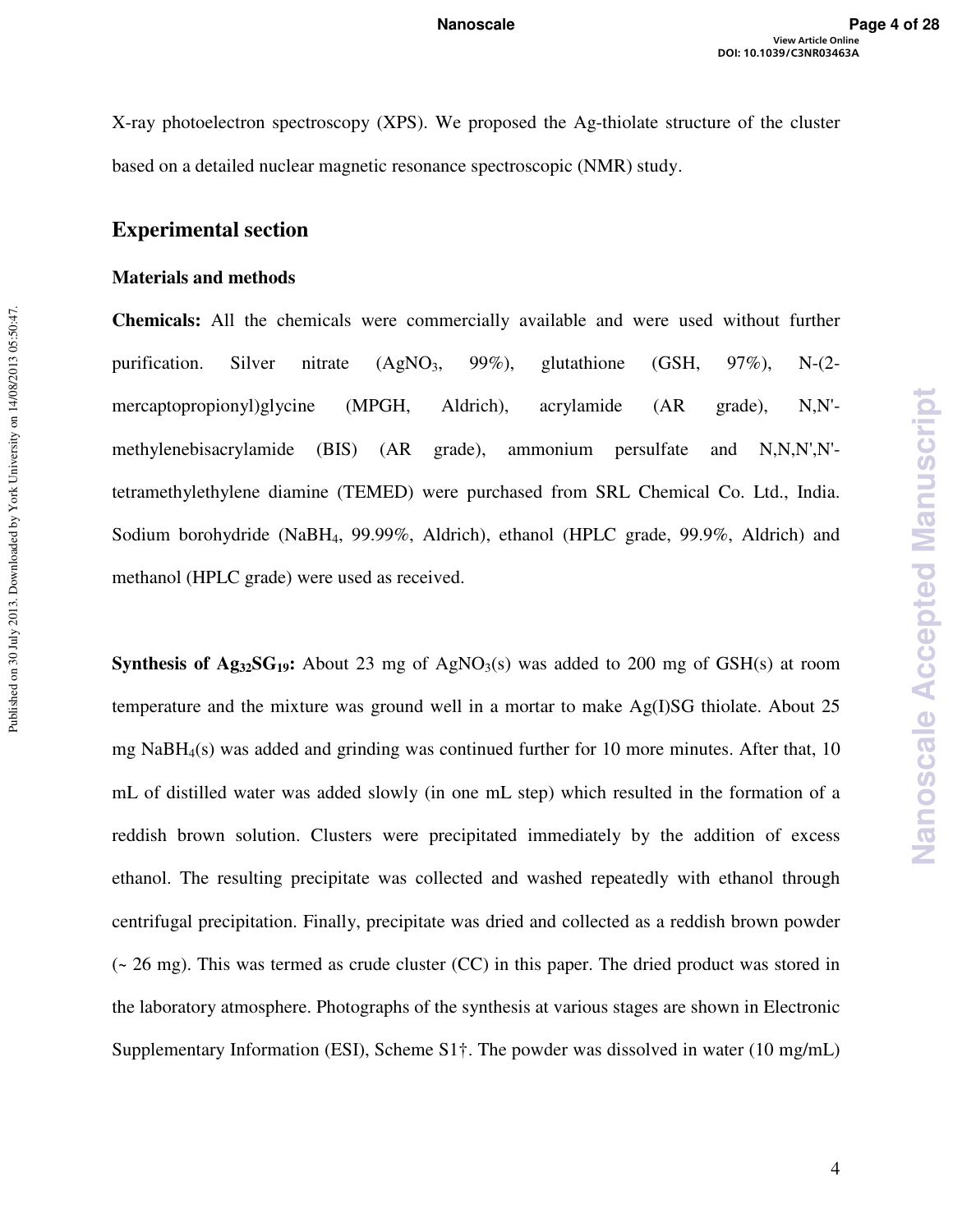Published on 30 July 2013. Downloaded by York University on 14/08/2013 05:50:47.

and kept at ambient conditions overnight. This resulted in color change from reddish brown to pale pinkish red. This was referred to as aged crude clusters (ACC).

**Polyacrylamide gel electrophoresis (PAGE):** PAGE was performed using previously reported procedure.<sup>30</sup> A gel electrophoresis unit with 1 mm thick spacer (Bio-rad, Mini-protein Tetra cell) was used to process the PAGE. The total contents of the acrylamide monomers were 28% (Bis:acrylamide) = 7:93) and 3% (Bis:acrylamide) = 7:93) for the separation and condensation gels, respectively. The eluting buffer consisted of 192 mM glycine and 25 mM tris(hydroxymethylamine). The crude cluster was dissolved in  $5\%$  (v/v) glycerol-water solution (1.0 mL) at a concentration of 10 mg/mL. The sample solution (1.0 mL) was loaded onto a 1 mm gel and eluted for 4 h at a constant voltage of 150 V to achieve separation shown in Fig. 1. The gel fractions containing the clusters were cut out, ground, and dipped in ice cold distilled water (2 mL) for 10 min. Subsequently, the solutions were centrifuged at 20,000 rpm for 5 min at -10  $^{\circ}$ C, followed by filtering with filter paper having 0.22  $\mu$ m pores to remove the gel lumps suspended in the solution. Separation of cluster 3 was done carefully. For measurements we have cut only the top portion of band 3 (marked in the PAGE photograph) where it is separated far away from the adjacent clusters. Clusters 2&3 are merged only at their boundary. Cluster 2 showed as a separate band which indicates that it was not fully mixed with cluster 3. Further PAGE on cluster 3 shows the same UV-vis, luminescence and ESI MS as that of cluster 3.

**Synthesis of Ag<sub>32</sub>MPG<sub>19</sub>:** About 23 mg of AgNO<sub>3</sub>(s) was added to 110 mg of MPGH(s), 1.5 mg of NaOH(s) at room temperature and the mixture was ground well in a mortar to make  $Ag(I)MPG$  thiolate. About 25 mg NaBH<sub>4</sub>(s) was added and grinding was continued further for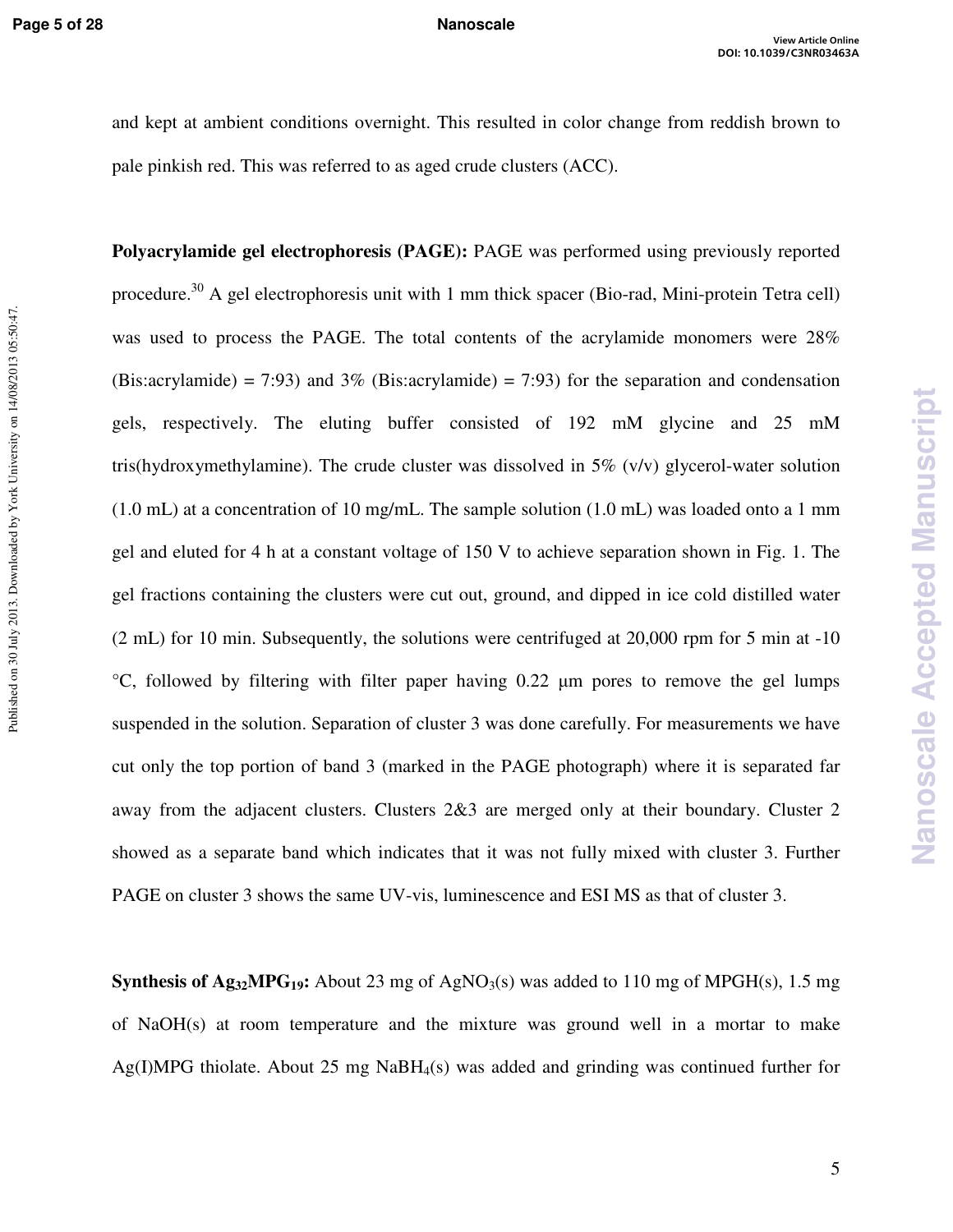10 more minutes. After that, 10 mL of distilled water was added slowly (in one mL step) which resulted in the formation of a reddish brown solution. Clusters were precipitated immediately by the addition of excess ethanol. The resulting precipitate was collected and washed repeatedly with ethanol through centrifugal precipitation. Finally, precipitate was dried and collected as a reddish brown powder. The powder was dissolved in water (10 mg/mL) and kept at 10 ºC overnight. Resultant solution is called as Ag@MPG clusters in the text. Through ESI MS and MALDI MS it is understood the composition of the cluster as  $Ag_{32}MPG_{19}$ .

**Instrumentation:** UV-vis spectra were measured with a PerkinElmer Lambda 25 instrument in the range of 200-1100 nm. Luminescence measurements were carried out on a Jobin Yvon NanoLog instrument. The band pass for excitation and emission was set as 2 nm. Circular dichroism studies were measured using a Jasco Model J-810 circular dichroism spectropolarimeter in the range of 200-800 nm. X-ray photoelectron spectroscopy (XPS) measurements were conducted using an Omicron ESCA Probe spectrometer with polychromatic Mg Ka X-rays (hv=1253.6 eV). The samples were spotted as drop-cast films on a sample stub. A constant analyzer energy of 20 eV was used for the measurements. High resolution transmission electron microscopy of clusters was carried out with a JEOL 3010 instrument. The samples were drop casted on carbon-coated copper grids and allowed to dry under ambient conditions. FTIR spectra were measured with a PerkinElmer Spectrum One instrument. KBr crystals were used as the matrix for preparing samples.  ${}^{1}H$  NMR were measured with a 500 MHz Bruker Advance III spectrometer operating at 500.13 MHz and equipped with a 5 mm triple-resonance PFG probe. Solutions were made in 99.98%  $D_2O$  (Aldrich) and sealed immediately. The signal of the solvent served as the reference for the field-frequency lock. All experiments were performed at a **Nanoscale Accepted Manuscript**

Nanoscale

**Accepted Manuscript**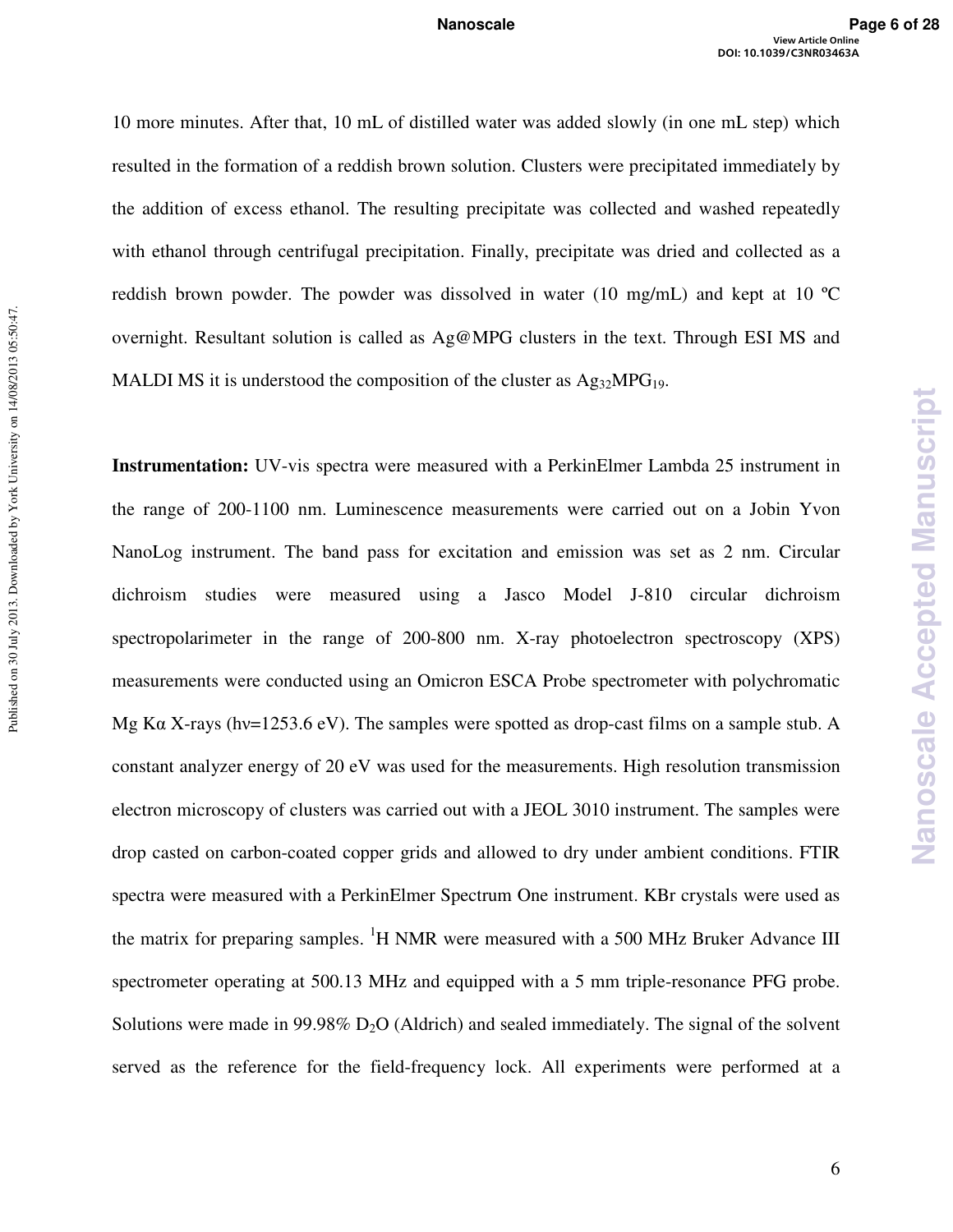temperature of 25 °C. Standard Bruker pulse programs (Topspin 2.1) were employed throughout. As PAGE purified samples contain tiny quantities of the gel,  ${}^{1}$ HNMR was performed with the aged crude, which was identical to cluster 3. Mass studies were conducted using an electrospray mass spectrometry (ESI MS) system, LTQ XL (Thermo scientific). Samples of 50 ppm concentration, taken in 3:7 water/methanol mixture were electrosprayed. Negative ion spectra showed characteristic features in view of the carboxylate species present. Positive ion spectra did not have distinct molecular ion features. Optimized conditions for the negative ion spectra were: capillary temperature: 150 ºC, capillary voltage: -34 V, source voltage: -5.7 kV, tubular lens voltage:  $-110$  V and flow rate:  $5 \mu L/min$ . Matrix-assisted desorption ionization mass spectrometry (MALDI MS) studies were conducted using a Voyager-DE PRO Biospectrometry Workstation from Applied Biosystems. A pulsed nitrogen laser of 337 nm was used near threshold laser intensity in negative mode. Matrix solution was prepared by dissolving 10 mg of α-Cyano-4-hydroxycinnamic acid (CHCA) matrix in 1:1 mixture of acetonitrile (0.5 mL) and trifluoroacetic acid (0.5 mL, 0.1% in DI water). 2  $\mu$ L of as-synthesized Ag@MPG clusters in water were uniformly mixed with 5  $\mu$ L of matrix solution. A volume of 2.5  $\mu$ L of the clustermatrix mixture was spotted on the target and allowed to dry at ambient conditions. Scanning electron microscopic (SEM) and energy dispersive X-ray (EDAX) analyses were done in a FEI QUANTA-200 SEM. For measurements, samples were drop casted on an indium tin oxide coated conducting glass and dried in vacuum. Powder XRD patterns of the samples were recorded using PANalytical X'pertPro diffractometer. The powder samples of parent silver nanoparticles and clusters were taken on a glass plate and the X-ray diffractogram was collected from 5 to 100 degrees in 2 theta using Cu Kα radiation.

**Nanoscale Accepted Manuscript**

Nanoscale

**Accepted Manuscript**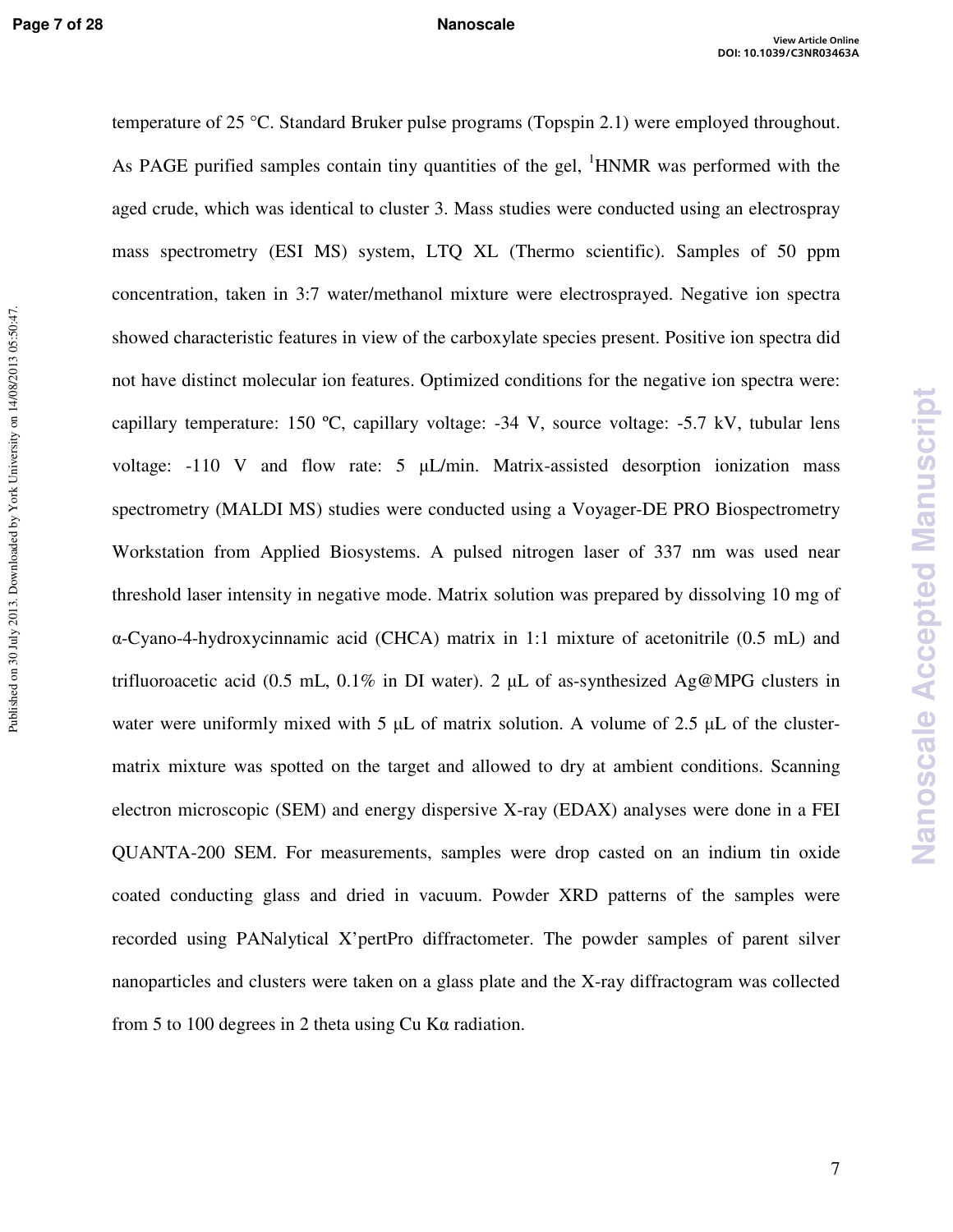### **Results and Discussion**

Published on 30 July 2013. Downloaded by York University on 14/08/2013 05:50:47.

Published on 30 July 2013. Downloaded by York University on 14/08/2013 05:50:47.

Crude cluster was obtained by grinding the metal precursor and the ligand followed by reduction with NaBH4(s). In this process, initially silver thiolate is formed due to the reaction between  $AgNO<sub>3</sub>$  and GSH at the interface. High affinity of sulfur to noble metal ions is responsible for thiolate formation which was confirmed from the IR spectrum of the ground mixture, where the S-H<sub>str</sub> of GSH was absent. Upon addition of sodium borohydride in the solid form, the ground mixture turns to a brownish black powder which shows high affinity to water. At this point, compounds are mixed well, the essential steps of particle formation such as nucleation and growth are controlled due to the lack of protic solvent, which facilitates fast reduction to form metallic particles. This control is important in minimizing the formation of mixture of clusters compared to solution phase synthesis.

The sample, crude cluster (CC) in water shows an absorption profile different from plasmonic nanoparticles. A peak at 480 nm and shoulders at 550 and 350 nm were observed (Fig. S2a†). Silver clusters protected by glutathione and analogous thiols exhibit distinct features in the region of 300-800 nm.<sup>23-27, 30-38</sup> This product, CC is a mixture of individual silver QCs, as revealed by polyacrylamide gel electrophoresis (PAGE, detailed procedure is in experimental section). Five different bands were separated and are clearly observable on the gel as shown in Fig. 1a. These five bands of different clusters were cut and soaked in ice cold distilled water. Individual clusters were extracted into water, and their distinctive aspects are clearly observable by the appearance of respective colors. Photographs of the five solid gels and the cluster solutions are given in Fig. 1b. Clusters extracted from these bands are referred to as clusters 1-5, corresponding to the band labels in Fig. 1a. Absorption profiles of all the clusters in water show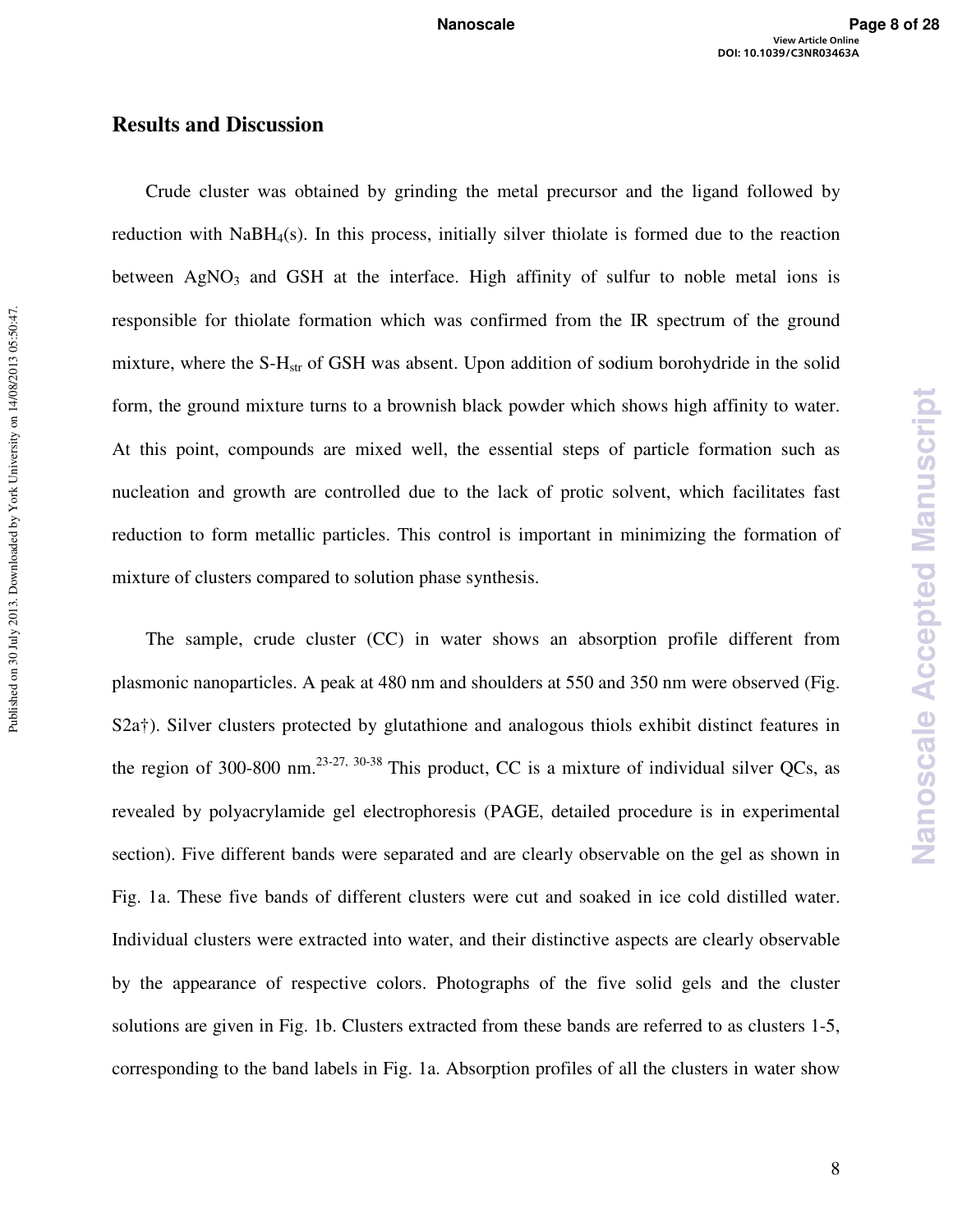Published on 30 July 2013. Downloaded by York University on 14/08/2013 05:50:47.

molecule-like behavior (Fig. 1c). Cluster 5 shows a near-IR absorption peak at 750 nm, along with two other peaks at 540 and 415 nm. Cluster 4 shows a broad peak centered at 550 nm, along with a small hump at 350 and 640 nm. Cluster 3 shows a sharp peak 480 nm along with a shoulder peak at 610 nm. Cluster 2 shows distinct peaks at 420, 430 and 490 nm. Cluster 1 shows a broad peak at 490 nm. UV-vis investigations show that band gaps of these clusters vary with core sizes. Blue shift in the HOMO-LUMO gap with decreasing core sizes is observed (traces 5 to 1), as seen in gold<sup>6</sup> and silver<sup>31</sup> clusters. The luminescence properties also change in clusters 1-5. Clusters 4 and 5 did not show visible luminescence whereas 2 and 3 exhibit luminescence with maxima at 670 and 680 nm, respectively (Fig. S3†). The shift in luminescence maxima is consistent with the change in cluster size. The yield of CC was  $\sim 26$ mg, starting from 23 mg of AgNO<sub>3</sub>. Cluster 3 shows better yield  $\sim$  15 mg from 23 mg of  $AgNO<sub>3</sub>$ ) and stability than the other QCs.



**Fig. 1** a) Distinct bands are seen in the gel, derived from the crude cluster (black color powder in inset of a). Scale bar on inset of (a) is 1 cm. b) Photographs of solidified gel fractions of clusters 1-5 (left) and their water extracts (right). c) UV-vis absorption spectra of clusters 1-5 extracted from each band after gel electrophoresis of the crude cluster.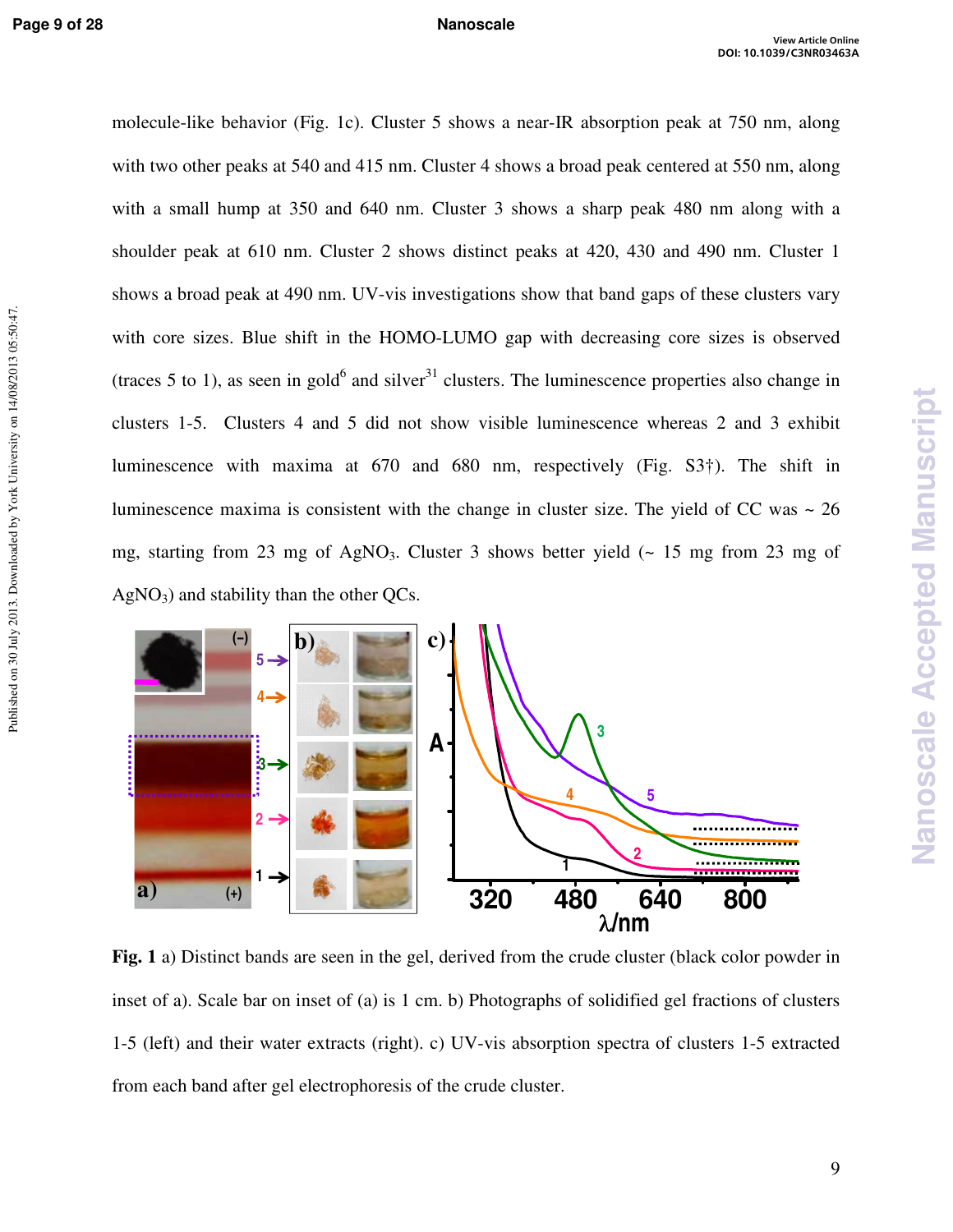About 10 mg of crude cluster was dissolved in 1.0 mL water and kept at ambient conditions overnight. There was a black precipitate and a clear solution. The precipitate was discarded, which may be due to the decomposition of other metastable clusters. The resultant supernatant is referred to as aged crude cluster (ACC). Aging resulted in a change of color of the solution from reddish brown (CC) to faint pinkish red (ACC) and this change is also reflected in the corresponding powder samples. The powder samples of CC and ACC are black and reddish brown, as shown in insets of Fig. 1a and Fig. 2b, respectively.



Published on 30 July 2013. Downloaded by York University on 14/08/2013 05:50:47.

Published on 30 July 2013. Downloaded by York University on 14/08/2013 05:50:47.

**Fig. 2** a) UV-vis absorption spectrum of the sample in (b). Distinct peaks are marked. b) Photograph of the PAGE band derived from aged crude. Inset of (b) is the aged crude cluster in powder form. Scale bars on inset of (b) is 1 cm. (c) Excitation and emission spectra of the same. Photographs of this solution in water collected under visible (d) and UV light  $(d<sup>1</sup>)$ .

The absorption spectra of ACC (Fig. S2b†) and cluster 3 (Fig. 1) were similar and therefore, the discarded residue may be due to the decomposition of metastable clusters, 5, 4, 2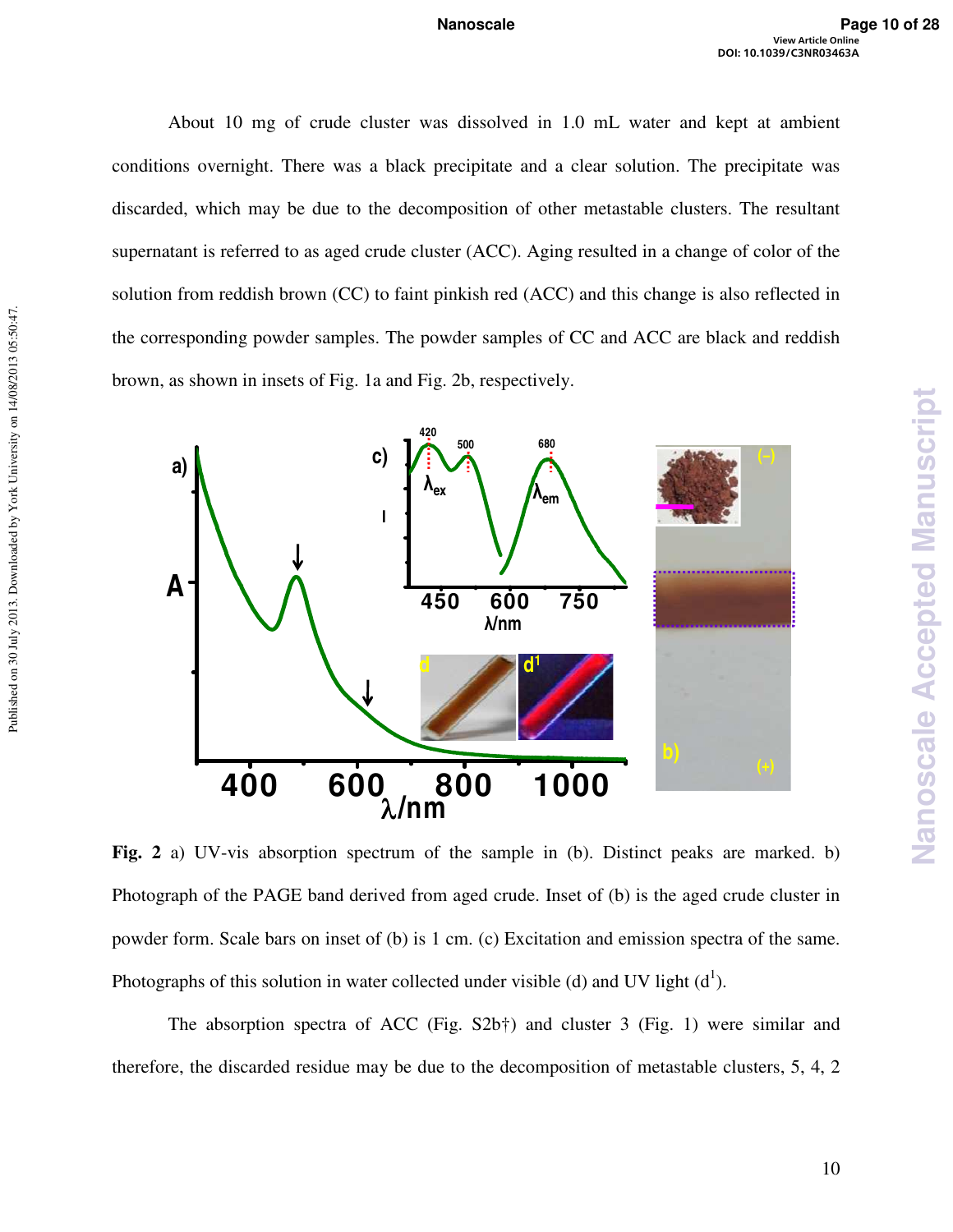and 1. <sup>1</sup>HNMR data also support the conversion of a mixture of clusters to a single cluster as there is a reduction in peak width (see later). Features in the circular dichroism (CD) spectrum of ACC matched with its absorption peaks in the 300-700 nm range (Fig. S4†) with strong Cotton signals due to the intrinsic chiral metal core.<sup>30,33,35,37</sup> It is also noted that the CD signals are matching with the glutathione protected silver cluster reported by Kitaev *et al*. <sup>37</sup> The powder obtained after freeze-drying the ACC solution was subjected to PAGE, which showed the presence of a single band (Fig. 2b) whose absorption and luminescence profiles (Fig. 2a† and inset c, respectively) match perfectly with those of cluster 3 (both the bands, exhibiting the same mobilities are marked with dotted boxes on Fig. 1a & 2b, respectively). Absorption spectral features of cluster 3 and Ag@SG clusters from the literature<sup>25,31,37</sup> are comparable (Fig. S5<sup>†</sup>). All of them show similarities in the sharp and shoulder peaks at  $\sim$  480 and  $\sim$  600 nm, respectively. The cluster solution exhibit luminescence in the red region, photographs of the solution under visible and UV light are shown in insets d and  $d^1$ , respectively. Interestingly, the absorption spectrum of recently crystallized Ag<sub>32</sub> cluster<sup>29</sup> also exhibits a strong peak at 485 nm and a weak peak at 600 nm along with few additional structures at 450 and 750 nm; the latter two are absent in our present system. Also the crystallized cluster<sup>29</sup> exhibits blue emission but the present system is red emitting. These differences in the optical properties of the systems may be due to the ligand-dependent structural changes. It has to be noted that the ligand, (1,2 bis(diphenylphosphino)ethane (DPPE), useful to join tetrahedrally coordinated shell-Ag atoms of the  $Ag_{22}^{12+}$  core, are absent in the present system.

The cluster was characterized with various tools as well. As ACC, its PAGE-purified product and cluster 3 gave identical results, the former was used for most of the studies, unless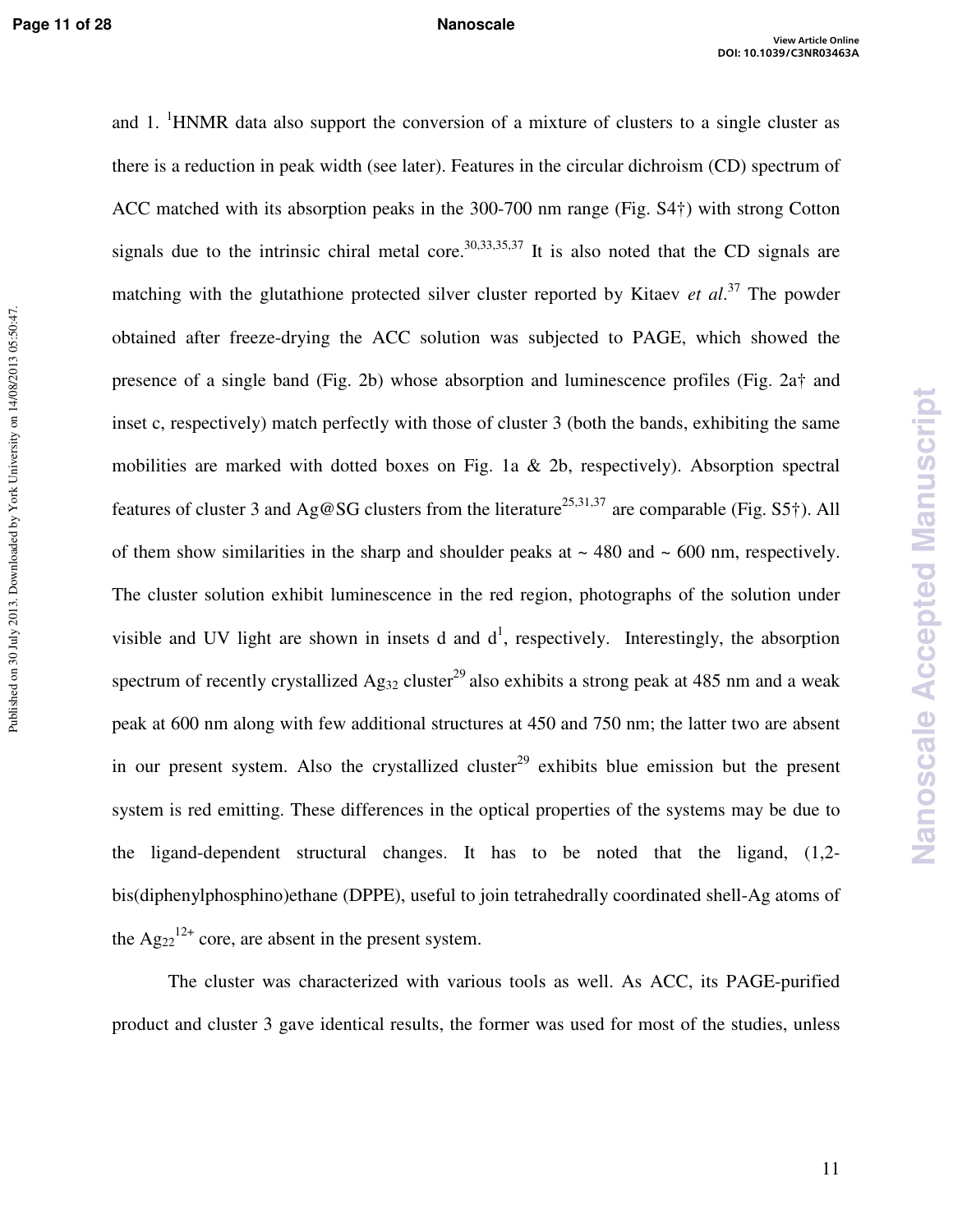noted otherwise. The cluster responsible was identified as  $Ag_{32}SG_{19}$  and the details will be discussed below.

It is worth noting that there are some minor differences in the absorption spectra of ACC and the PAGE-purified product (cluster 3). However, absorption profiles of the PAGE product of ACC (Fig. 2a) and cluster 3 (Fig. 1, trace 3) are the same. An extra peak was observed at 420 nm in ACC (Fig. S2†) and not in the PAGE purified products. Although there is this difference, the excitation and emission spectra for all the clusters are the same (Fig.  $S3\dagger \&$  Fig. 2c). This difference in the absorption spectrum is due to difference in pH of the solution. Absorption profiles of these clusters show slight changes with pH. The 420 nm peak in ACC at pH 4.2 was absent at pH 6.0. The running gel in electrophoresis is maintained at pH 8.8, and this results in a change in pH after PAGE. Another important aspect to mention is that the 420 nm band of the excitation spectrum of ACC (Fig. 2c) resembles the UV-vis spectrum, indicating that this peak is part of the absorption spectrum and is not due to another cluster. These aspects indicate that they both are the same chemically.

Published on 30 July 2013. Downloaded by York University on 14/08/2013 05:50:47.

Published on 30 July 2013. Downloaded by York University on 14/08/2013 05:50:47.

Although crystallography is needed for complete characterization, most of the information on the composition of QCs is available from mass spectrometry.<sup>4,6</sup> It is also important to note that –SG protected clusters are difficult to crystallize and crystal structure of none of them is available till now. The chemical compositions of -SG protected gold clusters were understood solely based on ESI MS.<sup>6</sup> Unlike in the case of gold QCs, obtaining quality ESI MS of silver clusters is difficult due to their poor stability. In most cases, the ESI conditions, especially the capillary and transfer tube temperatures cause decomposition of the clusters. As a result, only a few Ag QCs with known composition exist till now. Most of the studies of these clusters are limited to understand their optical properties,  $30,33-37,39$  and applications in sensing.  $40-42$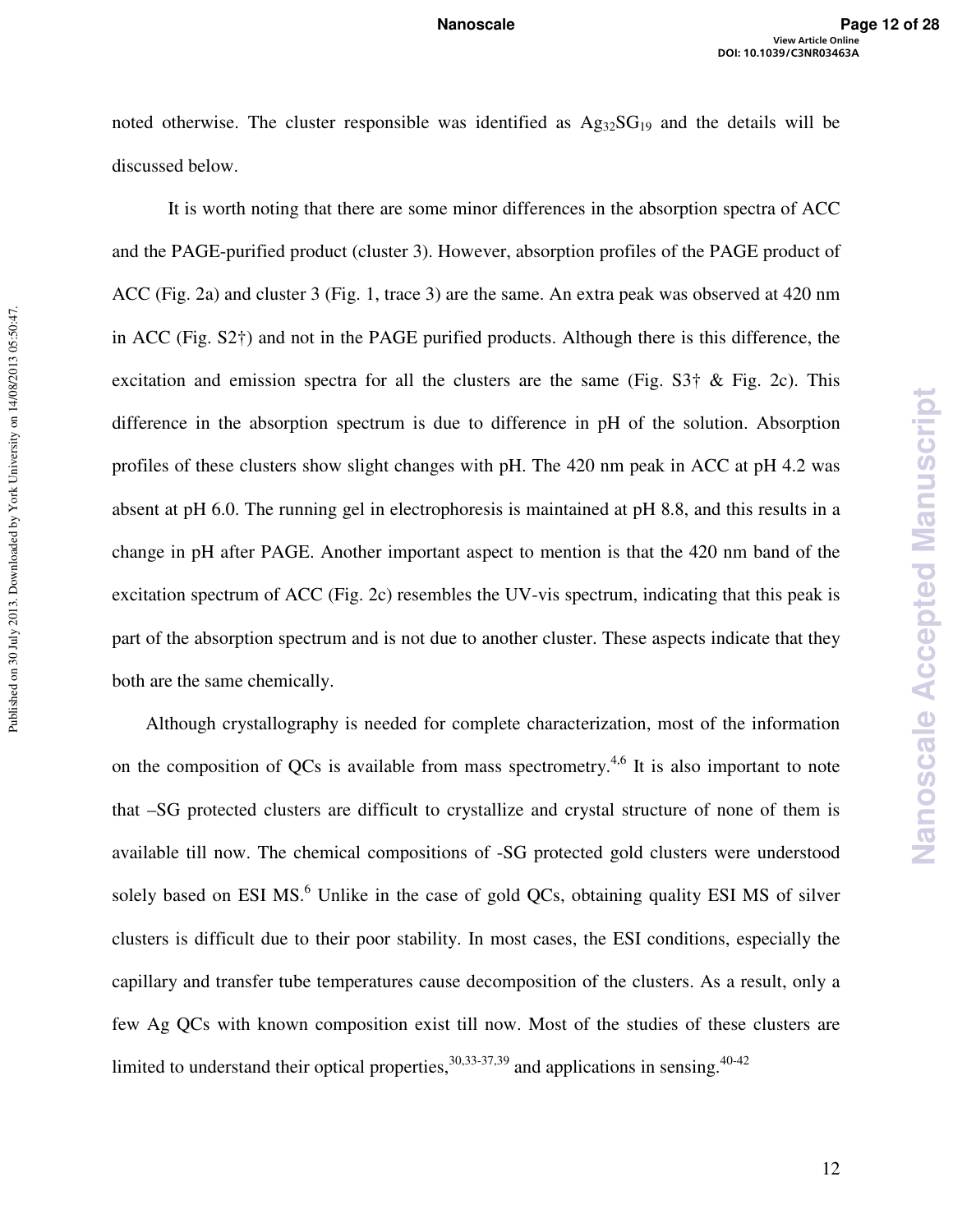Published on 30 July 2013. Downloaded by York University on 14/08/2013 05:50:47.

Negative ion ESI MS of cluster 3 and aged cluster in water:methanol mixture yield the same ESI MS data. The spectra are composed of a series of multiply charged anions originating from deprotonation of the carboxyl moieties of the -SG ligands as it is a dicarboxylic acid. It can undergo two ionizations, but in the pH of the cluster solution  $(-4.2)$ , a monoanion  $(SG-H)^{-}$  is preferred. However, -SG ligand can also exist as a sodium salt and therefore the mono anion formed may be represented as  $(-SGNa-2H)$ . As there are multiple SG ligands, there are a number of such species.

Cluster 3 shows a series of peaks in the range of m/z 1200-2500 (Fig. 3). However, it is quite difficult to understand the peaks due to complexity of the spectrum. Recently, Griffith *et*   $al^{43}$  reported the mass spectrum of  $Ag_{32}SG_{19}$ , isolated from gel electrophoresis of crude clusters. Absorption profile of this cluster matches well with our cluster (Fig. S5†). But, the mass spectral series obtained by Griffith *et al.* is different from our study. This discrepancy may be due to the synthesis protocol which adds sodium ions in our case and also due to instrumental variations. The calculated multiply charged peaks for  $[Ag_{32}(SGNa-2H)_{19}H_{19-q}]^{q}$  are matching well with the ESI MS data [Note: Ag<sub>32</sub>(SGNa-2H)<sub>19</sub>H<sub>19-q</sub> is the parent neutral molecule]. For example, a highly intense peak centred at m/z 1941 corresponds to  $[Ag_{32}(SGNa-2H)_{19}H_{14}]^{5}$ . Upon close observation we find that the peak is composed of four peaks at  $m/z$  1936  $[Ag_{32}(SGNa 2H)_{19}H_{14}$ ]<sup>5-</sup>, m/z 1941 [Ag<sub>32</sub>(SGNa-2H)<sub>19</sub>NaH<sub>13</sub>]<sup>5-</sup>, m/z 1945 [Ag<sub>32</sub>(SGNa-2H)<sub>19</sub>Na<sub>2</sub>H<sub>12</sub>]<sup>5-</sup> and m/z 1949  $[Ag_{32}(SGNa-2H)_{19}Na_3H_{11}]$ <sup>5-</sup> (inset i, Fig. 3). Such sodium additions are common in cluster mass spectrometry.<sup>23,25</sup> Similarly, mass spectral peaks corresponding to  $[Ag_{32}(SGNa 2H_{19}H_{19-q}$ <sup>q-</sup> also appeared at the calculated positions, where q is the overall charge of the cluster (6, 7, 8 and 9). For example, the peaks due to  $[Ag_{32}(SGNa-2H)_{19}H_{13}]^6$ ,  $[Ag_{32}(SGNa-2H)_{19}H_{12}]^7$ ,  $[Ag_{32}(SGNa-2H)_{19}H_{11}]$ <sup>8-</sup> and  $[Ag_{32}(SGNa-2H)_{19}H_{10}]$ <sup>9-</sup> are at m/z 1617, 1386, 1212, and 1078,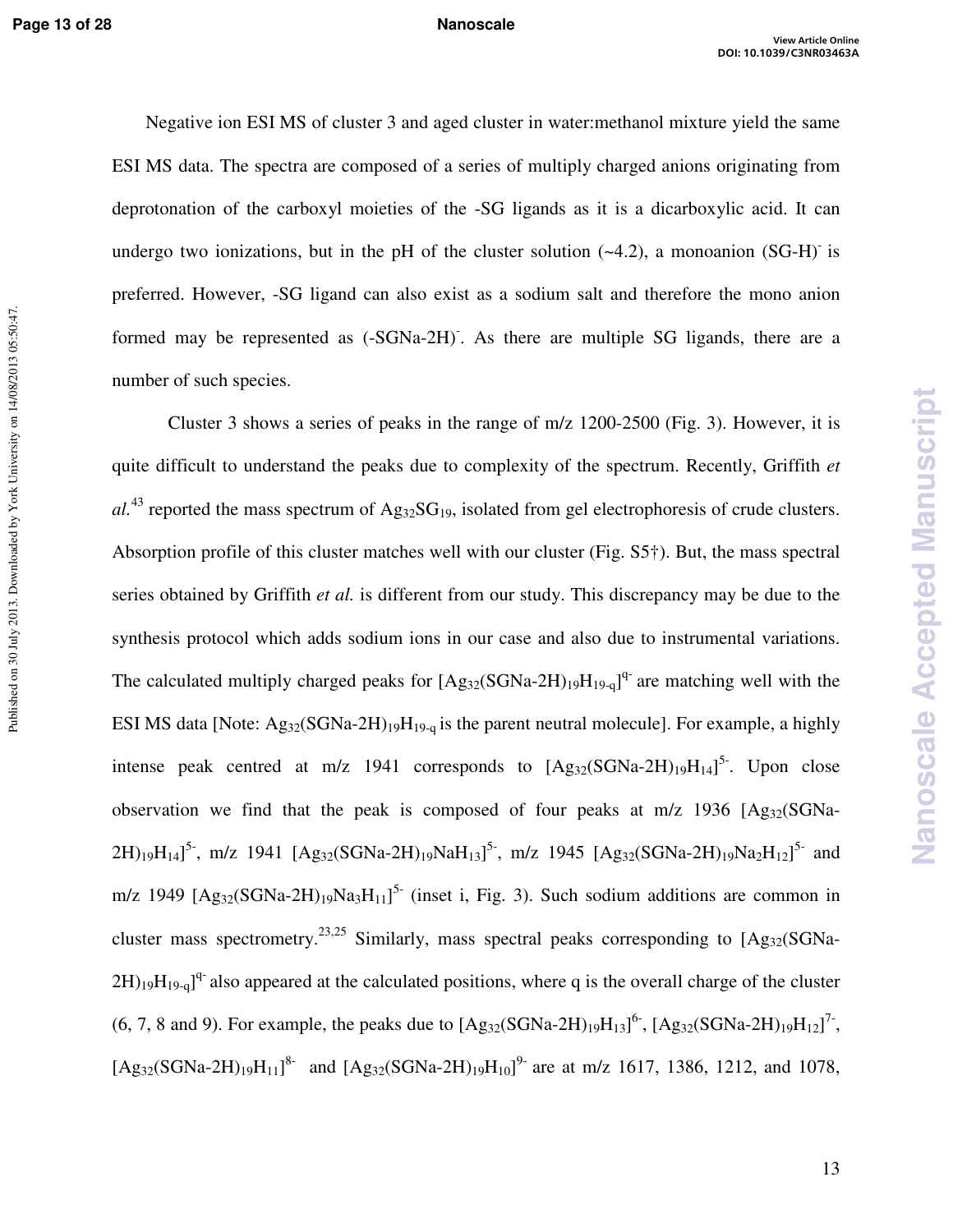respectively. Although the calculated positions match well, the resolution at these charge states is not adequate to see the isotope pattern of silver. The peaks appeared are quite broad and several other peaks surround the main peak. This complication is due to the presence of sodium adducts. The other complication corresponds to a cleavage of the amide bond between glutamic acid and cysteine, a fragmentation process commonly observed in glutathione, as evidenced by its presence in the tandem mass (mass spectrometry/mass spectrometry, MS/MS) spectrum of glutathione itself (Fig. S6†). This kind of fragmentation is also observed for glutathione protected gold clusters.<sup>10</sup> ESI MS in the range of m/z 400-1200 show low mass region peaks at m/z 936, 828, 522 and 414 assigned to  $[Ag_3SG_2-H]$ ,  $[Ag_2SG_2-H]$ ,  $[Ag_2SG-H]$  and  $[AgSG-H]$ , respectively (Fig. S7†). We measured the mass spectra of the well-known cluster,  $Au_{25}SG_{18}$ under these conditions and the expected spectrum was seen (Fig. S8†), which confirms the accuracy of the data.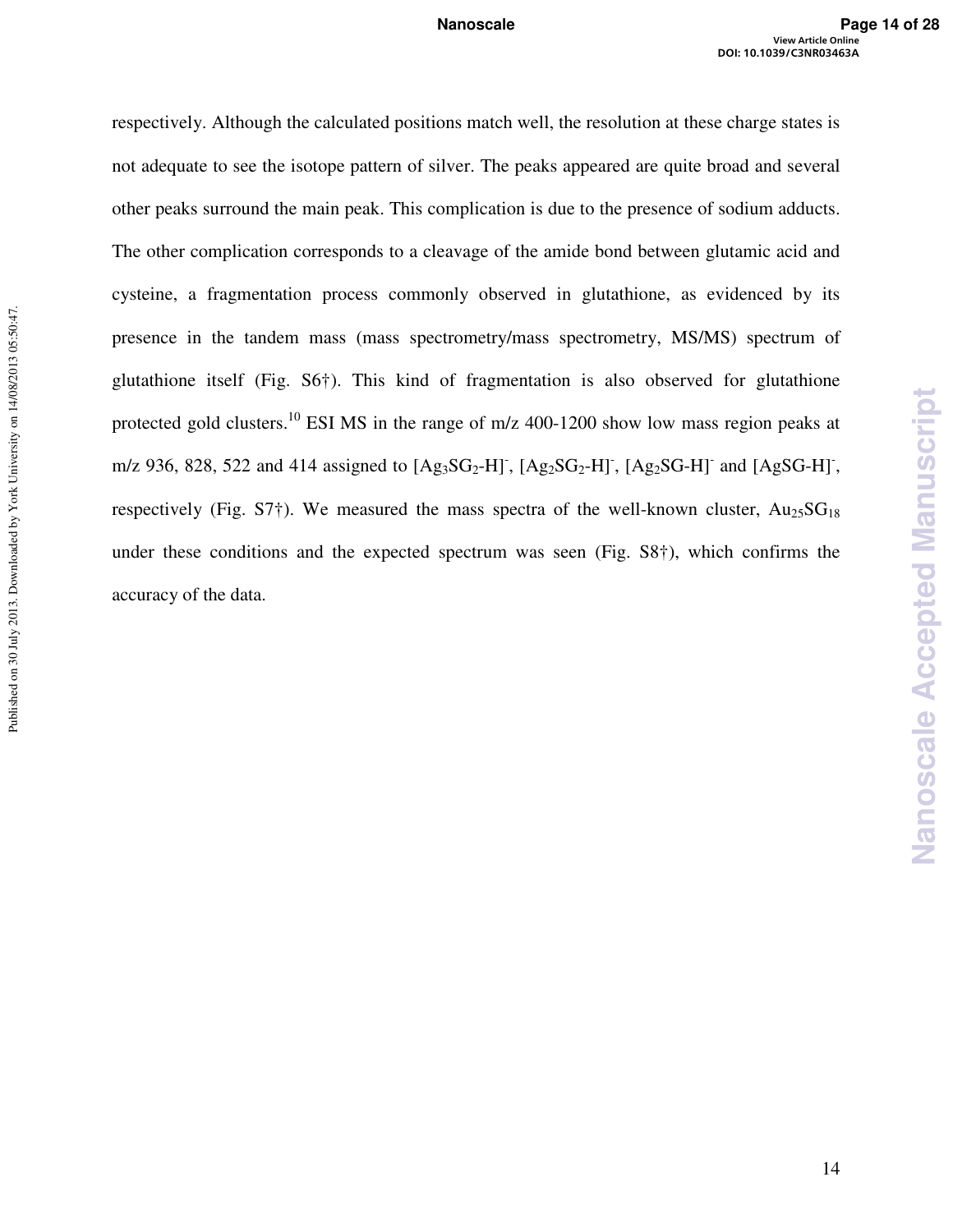Published on 30 July 2013. Downloaded by York University on 14/08/2013 05:50:47.



Fig. 3 ESI MS of  $Ag_{32}SG_{19}$  in negative mode in the range of m/z 1000-2000. Calculated positions corresponding to the multiply charged species (5 to 9) of  $[Ag_{32}(SGNa-2H)_{19}H_{19-q}]^{q}$ are shown on the top of the spectrum. Pink colored peaks correspond to the calculated peaks positions of  $[Ag_{32}(SGNa-2H)_{19}H_{19-q}]^{q}$ . Inset i) Comparison of the calculated and experimental spectra of  $[Ag_{32}(SGNa-2H)_{19}H_{14-x}Na_{x}]^{5}$ , where x= 0, 1, 2 and 3.

In view of the poorly resolved peaks in the ESI MS data, we wanted to have additional information on the composition of the cluster using other methods. The best option is to compare the result with another soft ionization technique. MALDI MS of the cluster was not successful for further confirmation of the assignment. Note that so far there is no report of the MALDI MS of intact clusters protected with glutathione. In order to obtain both MALDI MS and ESI MS, we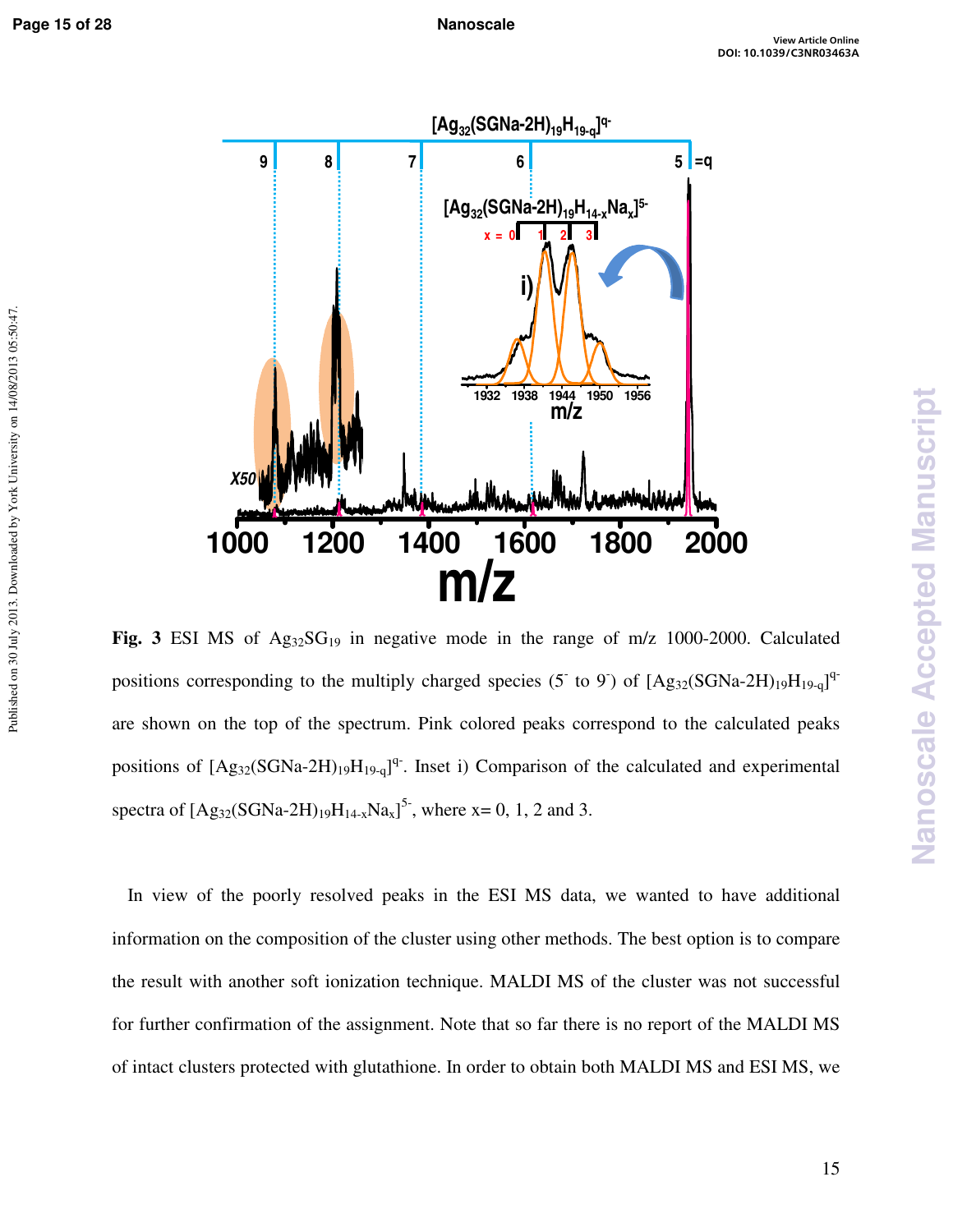tried to synthesize a cluster having the same core with ligands such as cysteine, mercaptosuccinic acid and N-(2-mercaptopropionyl)glycine. Among them, the cluster protected with N-(2 mercaptopropionyl)glycine (MPGH; its thiolate is labeled as MPG) was selected for further study as its absorption profiles matched exactly with cluster 3 ( $Ag<sub>32</sub>SG<sub>19</sub>$ ). The cluster also gave acceptable MALDI and ESI MS features. We present these data below.

MPG protected Ag QCs (Ag@MPG) were synthesized using the same method used for  $Ag_{32}SG_{19}$  (see experimental section). Precipitate of clusters was taken in 10 mL distilled water and kept for aging at 10 °C. The pH of the resultant solution was 6.0. It showed a sharp peak at  $\sim$ 480 nm and a shoulder around  $\sim 600$  nm in its absorption profile (inset of Fig. 4). At the same  $pH$ , Ag<sub>32</sub>SG<sub>19</sub> also shows the same absorption spectrum. Similarity in absorption profiles of these clusters proves that both are having the same cluster core. In the case of the luminescence spectrum, there is slight shift (10-15 nm) in the emission peak position. Unlike in the case of  $Ag_{32}SG_{19}$ , these clusters do not show visible luminescence under UV light illumination, indicating very low quantum yields compared to glutathione protected ones. It is known that -SG protected  $Au_{25}$  shows higher quantum yield compared to other thiols.<sup>44</sup> It is attributed to the electron donating capability (of -SG) due to the presence of electron rich groups (e.g., carboxylic and amino groups). In the case of MPG, fewer number of electron rich groups made the system to have lower quantum yield. Ag@MPG clusters exhibit a single emission at 700 nm when excited at 470 and 540 nm (Fig. S9†). However, there is slight shift in excitation and emission positions of the clusters  $(Ag_{32}SG_{19}$  and  $Ag@MPG$ ). Note that ligands play an important role in the luminescence profile. $8,44$ 

Published on 30 July 2013. Downloaded by York University on 14/08/2013 05:50:47.

Published on 30 July 2013. Downloaded by York University on 14/08/2013 05:50:47.

This cluster was subjected to MALDI MS using CHCA as the matrix. Negative ion mode MALDI MS (Fig. 4) at threshold laser power  $(-1700)$  shows a peak maximum at  $-6.1$  k. No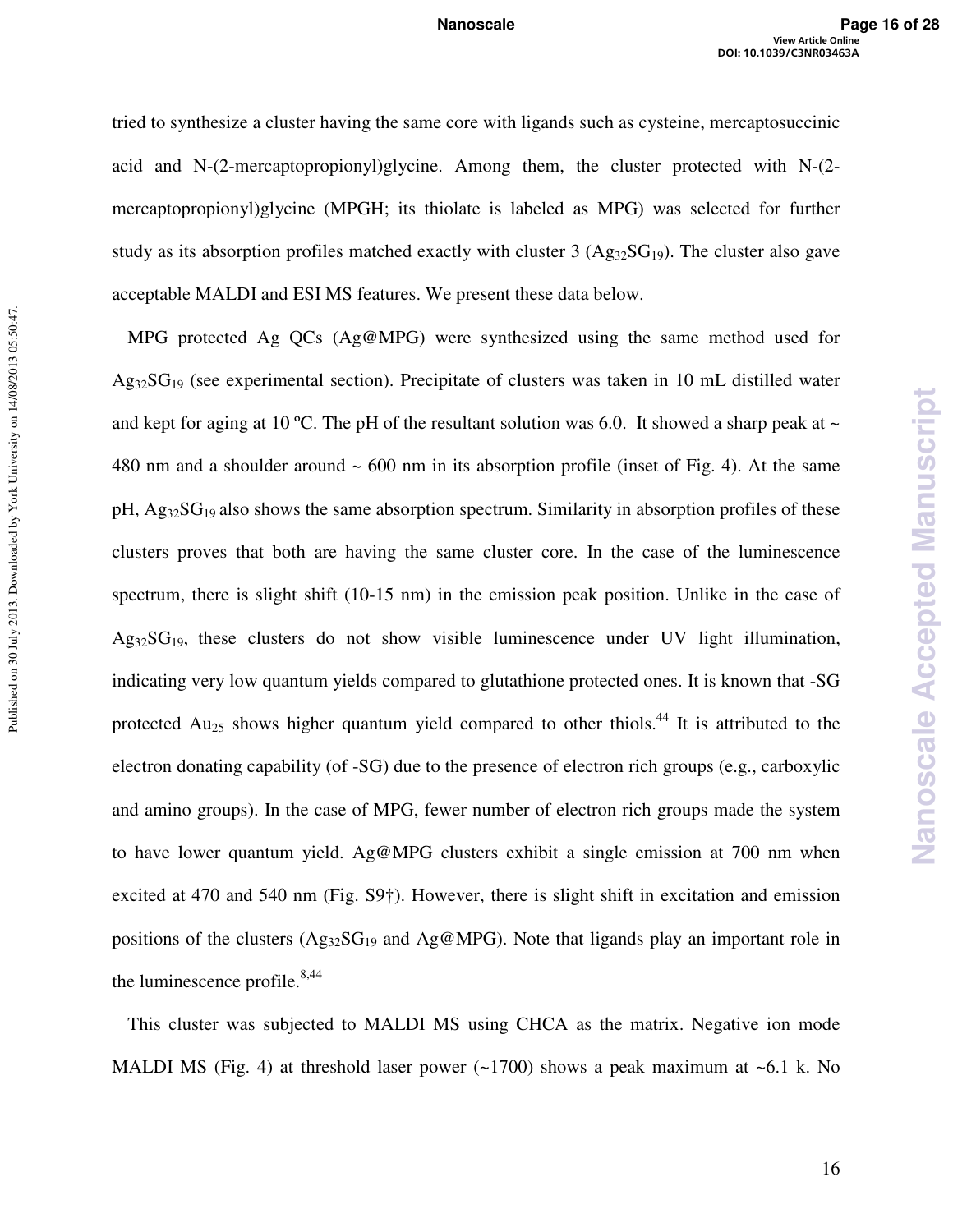Published on 30 July 2013. Downloaded by York University on 14/08/2013 05:50:47.

cluster, other than the species giving the 6.1 k maximum was present in the sample. The peak was quite broad compared to the calculated peak and also in comparison to typical MALDI MS data of Au clusters.



**Fig. 4** MALDI MS of Ag@MPG in negative mode. A) UV-vis absorption spectra of Ag@MPG (a) and  $Ag_{32}SG_{19}$  (b) clusters at pH 6.0. B) Laser dependent MALDI MS spectra of the Ag@MPG cluster at near threshold intensity (black trace, ~1700) and at higher laser intensities (red and green traces). Inset of B show the expanded region of MALDI MS in high laser intensity  $(-3500)$ .

Upon closer observation, the 6.1 k peak is composed of peaks spaced at m/z 248, especially on the left of the peak suggesting progressive loss of Ag<sub>2</sub>S. Thus, even at threshold laser intensity, selective fragmentation occurs. The loss of Ag-MPG thiolates is unlikley, which would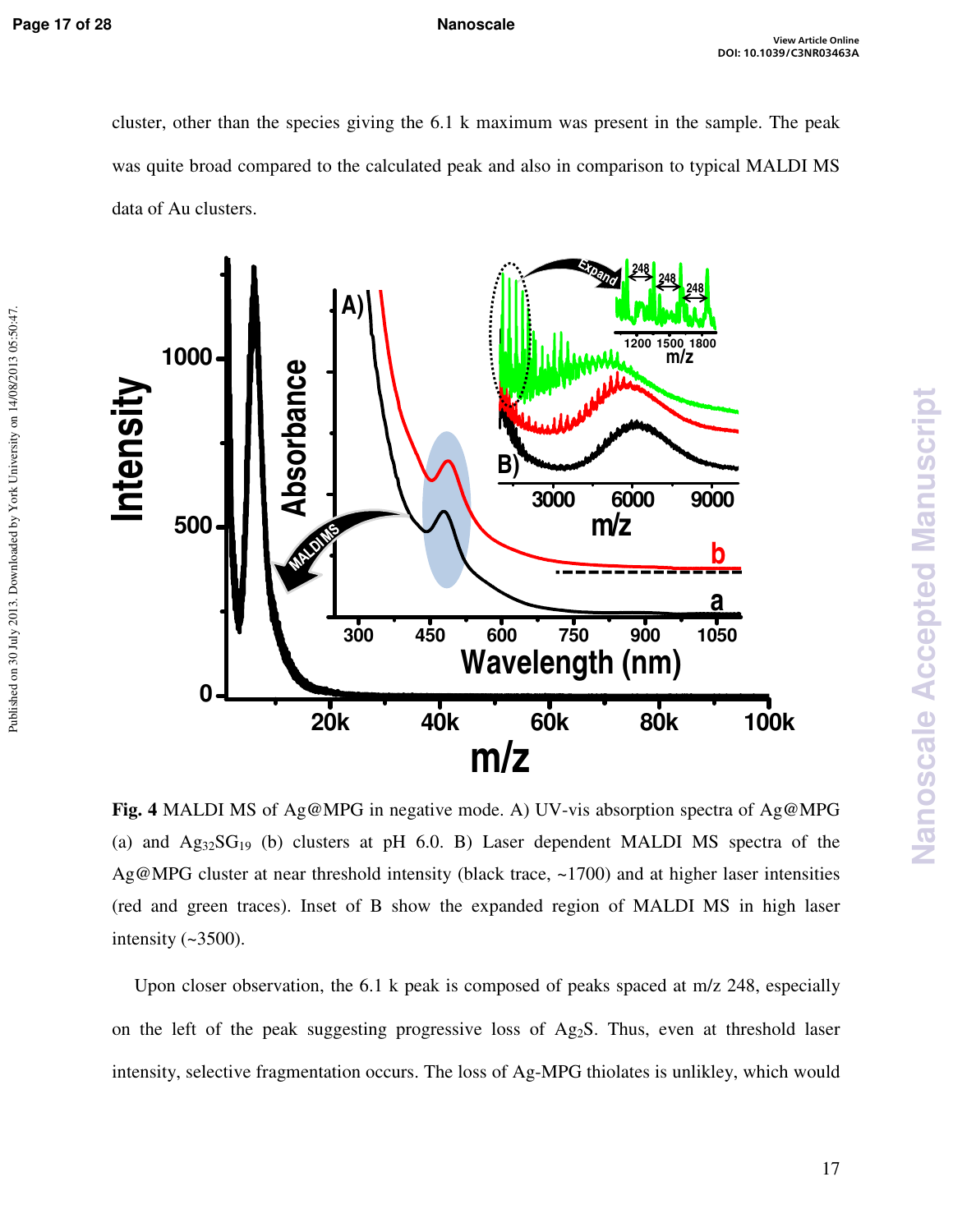Published on 30 July 2013. Downloaded by York University on 14/08/2013 05:50:47. Published on 30 July 2013. Downloaded by York University on 14/08/2013 05:50:47.

have given a much larger spacing of m/z 270. This loss is reflected in the experimentally observed mass spectral position (6.1 k) while the calculated peak position for Ag<sub>32</sub>MPG<sub>19</sub> is 6.5 k which was confirmed by ESI MS (see below). We conclude that the alkyl chains are partially dissociated (~3 alkyl groups (~0.13 kDa for each); 6.5-6.1 kDa = 0.4 kDa) from the cluster core during ionization, which also explains the increased peak width. Indeed, loss of alkyl chains by carbon-sulfur (C-S) bond cleavage is common in monolayer protected clusters of gold and silver. Peak at 6.1k is increasingly shifted towards the low mass region with increasing laser intensity and the spectrum is dominated by series of peaks separated by  $m/z$  248 due to Ag<sub>2</sub>S loss indicating the loss of a major portion of the alkyl chains (inset of Fig. 4B). By the use of a more optimized matrix, this fragmentation may be avoided. It is important to note that an optimized matrix such as Trans-2-[3-(4-tert-butylphenyl)-2-methyl-2-propenylidene]malononitrile (DCTB) is essential for a high quality mass spectrum of  $Au_{25}PET_{18}$ <sup>4</sup>

Ag@MPG cluster was also subjected to ESI MS. Fig. 5 shows the negative ion (ESI) mass spectrum of Ag@MPG clusters in water:methanol mixture. As MPG is a mono carboxylic acid and its ionization by the loss of  $H^+$  results in (MPG-H). A series of multiply charged species were observed in the mass spectrum of the cluster due to  $[Ag_{32}(MPG-H)_{19}Na_{x}H_{19-x-q}]^{q}$ , where q  $= 3$ , 4 and 5. The multiply charged peaks are quite broad due to the addition of sodium (x = 8, 9) and 10). Just as in the case of –SG, half the carboxylate functional groups contain sodium. For example, peak at m/z 2254 (due to the triply charged species) is due to the merger of peaks corresponding to  $[Ag_{32}(MPG-H)_{19}Na_8H_8]^3$ ,  $[Ag_{32}(MPG-H)_{19}Na_9H_7]^3$  and  $[Ag_{32}(MPG-H)_{19}Na_9H_9]^3$  $H_{19}Na_{10}H_{6}$ <sup>3-</sup> (inset of Fig. 5). However, there is complexity in the data (extra peaks in the spectrum labeled with \*) which may be superimposition of other charged species or other possible fragmentations. In order to understand the system in detail, an improved mass spectrum

**Nanoscale Accepted Manuscript**

**Nanoscale Accepted Manuscript**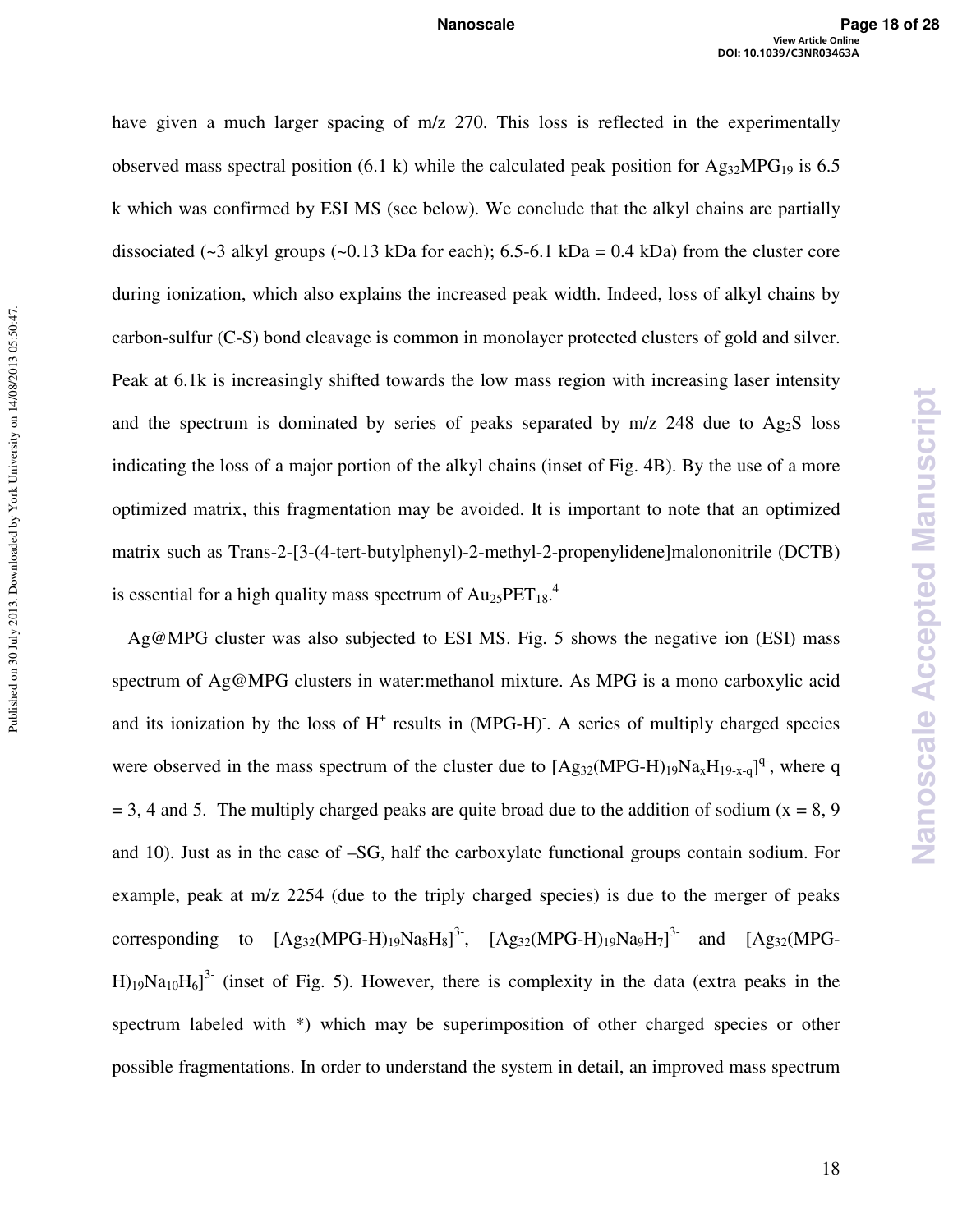is required. This is difficult in view of the multiply charged species, although we are continuing our efforts. Peaks of other charges,  $[Ag_{32}(MPG-H)_{19}Na_8H_7]^4$  and  $[Ag_{32}(MPG-H)_{19}Na_8H_6]^5$  were also seen with good intensity. Even at low capillary temperatures, clusters undergo fragmentation resulting in peaks in the low mass region. These fragment peaks appeared with characteristic mass spacing due to silver isotopes, i.e. m/z 2. These peaks at m/z 1080 and 1188 correspond to [Ag<sub>4</sub>MPG<sub>4</sub>-H]<sup>-</sup> and [Ag<sub>5</sub>MPG<sub>4</sub>-H]<sup>-</sup>, respectively. These peaks and their sodium adducts are labeled in Fig. 5. Intense peak at m/z 1902 in the mass spectrum corresponds to the triply charged sodium salt of  $Ag_{27}MPG_{16}$ , derived from the loss of silver thiolates ([Ag<sub>5</sub>MPG<sub>3</sub>-H], which appeared in the low mass region, shown in orange color), from its parent ion,  $[Ag_{32}(MPG H_{19}Na_8H_8]^3$ . Expanded spectrum of  $[Ag_5MPG_3-H]$  is given in Fig. S10<sup>+</sup>. Based on the agreement between the experimental and calculated peaks, the composition of Ag@MPG cluster is confirmed as  $Ag_{32}MPG_{19}$ .

**Nanoscale Accepted Manuscript**

**Vanoscale Accepted Manuscript**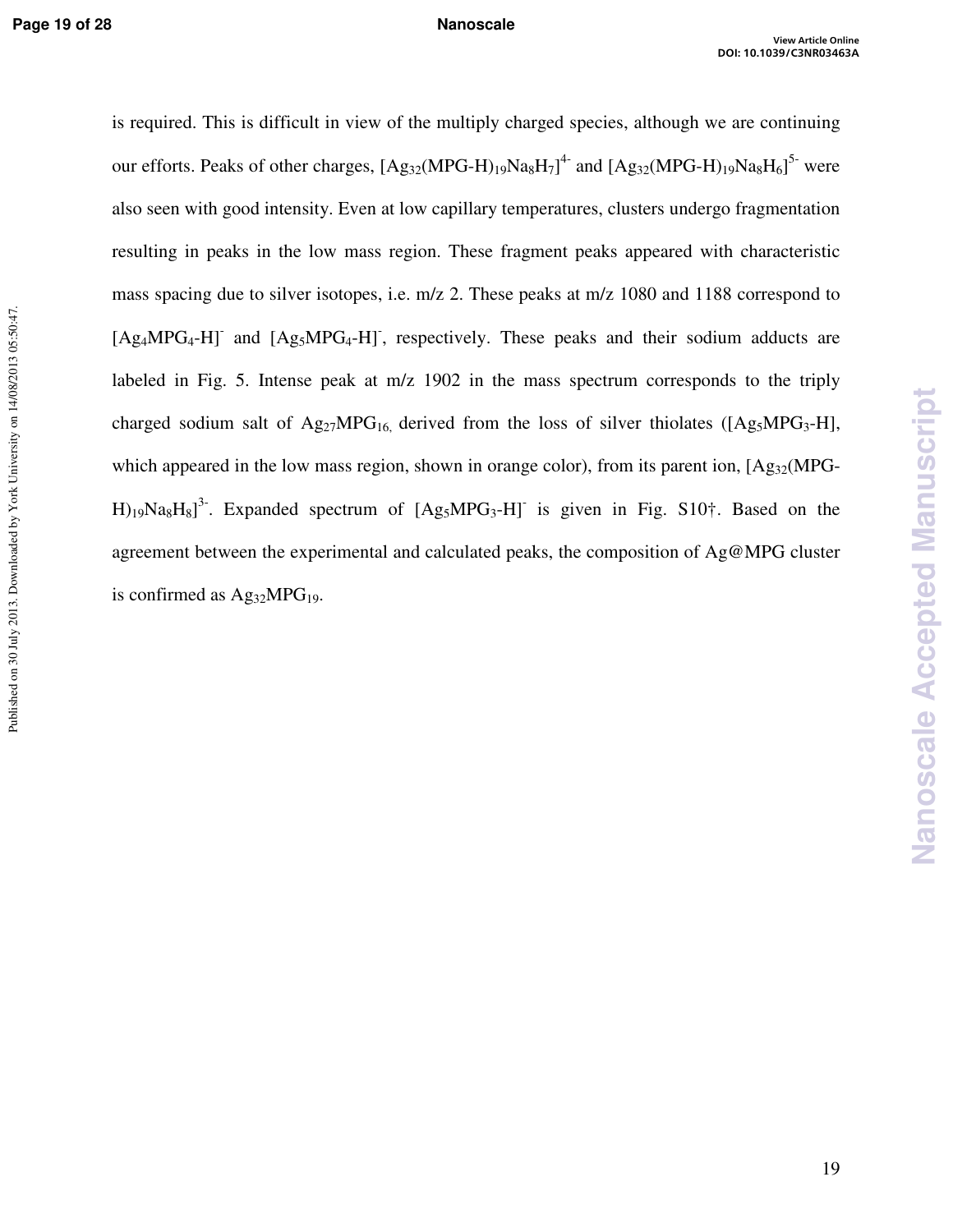

Fig. 5 ESI MS of Ag<sub>32</sub>MPG<sub>19</sub> in the negative mode in the range of m/z 1000-2300. Calculated positions corresponding to the multiply charged species of  $[Ag_{32}(MPG-H)_{19}Na_xH_{19-x-q}]^q$ , where q  $= 3$ , 4 and 5 (shown on the top of the spectrum). Inset shows a comparison of the calculated and experimental spectra of species with  $x = 8$ , 9, 10 and  $q = 3$ . These species are  $[Ag_{32}(MPG H)_{19}Na_8H_8J^3$ ,  $[Ag_{32}(MPG-H)_{19}Na_9H_7]^{3-}$  and  $[Ag_{32}(MPG-H)_{19}Na_{10}H_6]^{3-}$ . The fragments,  $[Ag_{27}(MPG-H)_{16}]^3$  and the Ag thiolates are shown in another color.

The monolayer binding in  $Ag_{32}SG_{19}$  through thiolate is supported by XPS (Fig. S11<sup>†</sup>) and FTIR spectroscopy (Fig. S12†). The XPS survey spectrum shows all the expected elements. The Ag 3d peak is close to an Ag(0) value of 368.0 eV. Note that there is not much difference in the **Nanoscale Accepted Manuscript**

**Vanoscale Accepted Manuscript**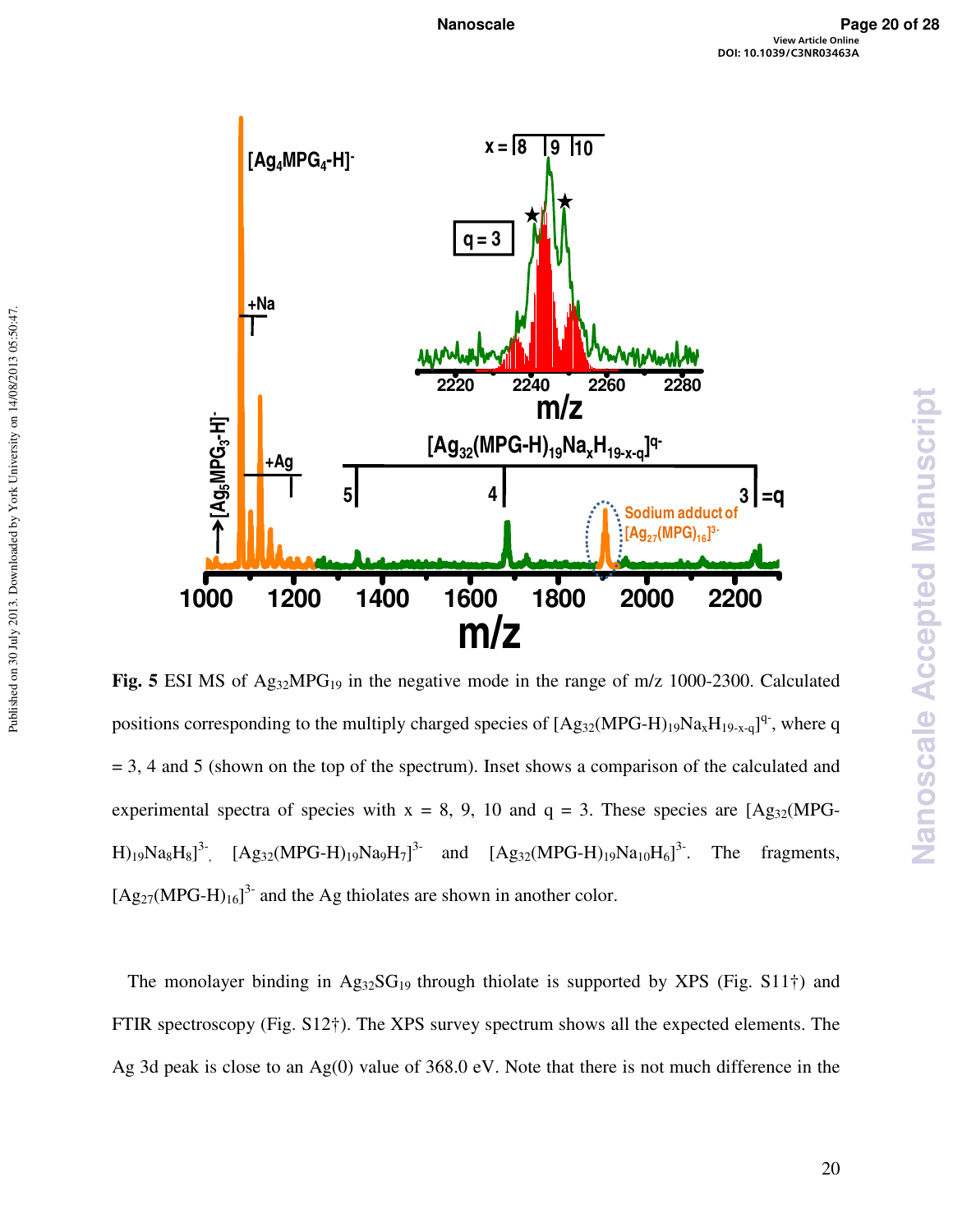Published on 30 July 2013. Downloaded by York University on 14/08/2013 05:50:47.

binding energy between Ag(0) and Ag(I) states. The S  $2p_{3/2}$  peak is thiolate-like with an observed value of 162.0 eV (Fig.  $S11c\dagger$ ). This is in agreement with the IR spectrum (Fig.  $S12\dagger$ ), which suggests the loss of thiolate proton upon cluster formation. From EDAX, Ag:S atomic ratio measured is 1:0.56 $\pm$ 0.03 which matches with the expected value of 1:0.59 for Ag<sub>32</sub>SG<sub>19</sub> (Fig. S13†). A broad peak centered around  $2\theta \approx 38^\circ$  in the X-ray diffraction (XRD) pattern is seen, as in the case of Au or Ag  $QCs^{17,24,25}$  which shows the absence of metallic nanoparticles (Fig.  $S14\dagger$ ). The clusters appear as tiny dots in TEM with a size of  $\sim 1.0$  nm (Fig.  $S15\dagger$ ).

A recent breakthrough in metal cluster research is the structure determination of  $Au_{102}SR_{44}$ followed by those of  $Au_{25}SR_{18}$  and  $Au_{38}SR_{24}$ . Although the "divide and protect" concept (metal core with neutral atoms protected by metal thiolate) was proposed theoretically by Hakkinen *et*   $al^{45}$  on Au<sub>38</sub>(SR)<sub>24</sub>, an understanding of this kind of clusters has taken place only after the above structural data. In  $Au_{102}SR_{44}$ <sup>22</sup> inner core of the cluster contains 79 Au atoms (which are all in neutral state) protected by nineteen  $- [RS_C-Au-S_CR]$ - and two  $-[RS_C-Au-S_B(R)-Au-S_CR]$ - units, where  $(R)S_B$  and  $RS_C$  correspond to bridging and core-attached thiolates, respectively. Au<sub>38</sub>SR<sub>24</sub><sup>20</sup> contains a face-fused biicosahedral Au<sub>23</sub> core capped by three -[RS<sub>C</sub>-Au-S<sub>C</sub>R]- and six -[RS<sub>C</sub>-Au-S<sub>B</sub>(R)-Au-S<sub>C</sub>R]- units. In the case of Au<sub>25</sub>SR<sub>18</sub> there are two types of ligands, 6 bridging and 12 core-attached thiolates.<sup>19</sup> The whole entity may be represented as  $Au_{13}[RS_C-Au S_B(R)$ -Au-ScR]<sub>6</sub>. The occupancy of -[RS<sub>C</sub>-Au-S<sub>C</sub>R]- and -[RS<sub>C</sub>-Au-S<sub>B</sub>(R)-Au-ScR]- in Au<sub>102</sub>, Au38, Au25 is 19:2, 3:6, and 0:6. From these observations, as the size of the core increases to 102, the structure is dominated by  $-[RS_C-Au-S_CR]^{-19,22}$  while in the smaller clusters,  $-[RS_C-Au-S_B(R)-R_1]$ Au-S<sub>C</sub>R]- units dominate.

Apart from crystal structure studies, NMR can also be used to study the Au-thiolate structure effectively.8,46,47 For example, independent NMR studies revealed the presence of two kinds of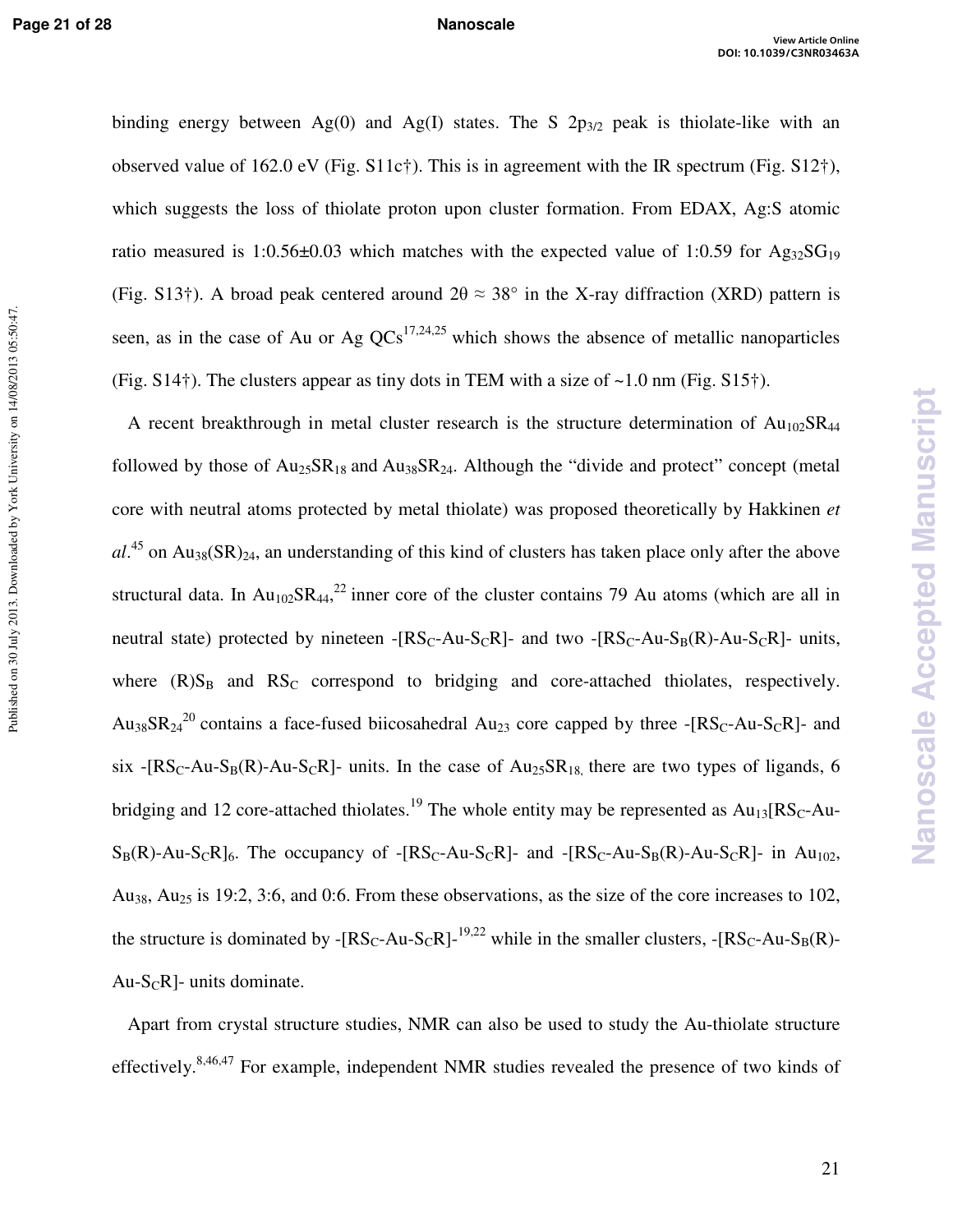sulfur environments in 2:1 ratio (where 2  $RS_C$ :1  $S_B$ R) in  $Au_{25}SR_{18}$ .<sup>46,48</sup> Motivated by the recent developments and our own earlier studies, <sup>8</sup> we performed NMR analysis of  $Ag_{32}SG_{19}$ . It reveals that the structure of the thiolated cluster is quite different from the phosphine analogue.<sup>49</sup> The presence of inner core and outer shell with metal thiolate is understood from a detailed analysis of NMR.

<sup>1</sup>HNMR data of the cluster are presented in Fig. 6 Chemical shifts for H-3, H-4, H-2, H-9, and H-6 of glutathionate (-SG) in  $Ag_{32}SG_{19}$  are 2.17, 2.60, 3.81, 3.87, and 4.64 ppm, respectively (Fig. 6A, refer to the structure for peak assignments). Protons  $H-7$  (=CH-CH<sub>2</sub>-S-) signals are significantly shifted downfield in the range of 3.2-3.5 ppm with broadening followed by splitting, noted as [7, 7] in Fig. 6A. Downfield shift of H-7 can be understood in terms of its close proximity to the silver core. To know the cause of splitting and nature of the staple motif on the cluster surface in comparison to the structures presented above, homonuclear correlation spectroscopy (COSY) and heteronuclear single quantum correlation (HSQC) were performed (Fig. 6B and C, respectively).

Published on 30 July 2013. Downloaded by York University on 14/08/2013 05:50:47.

Published on 30 July 2013. Downloaded by York University on 14/08/2013 05:50:47.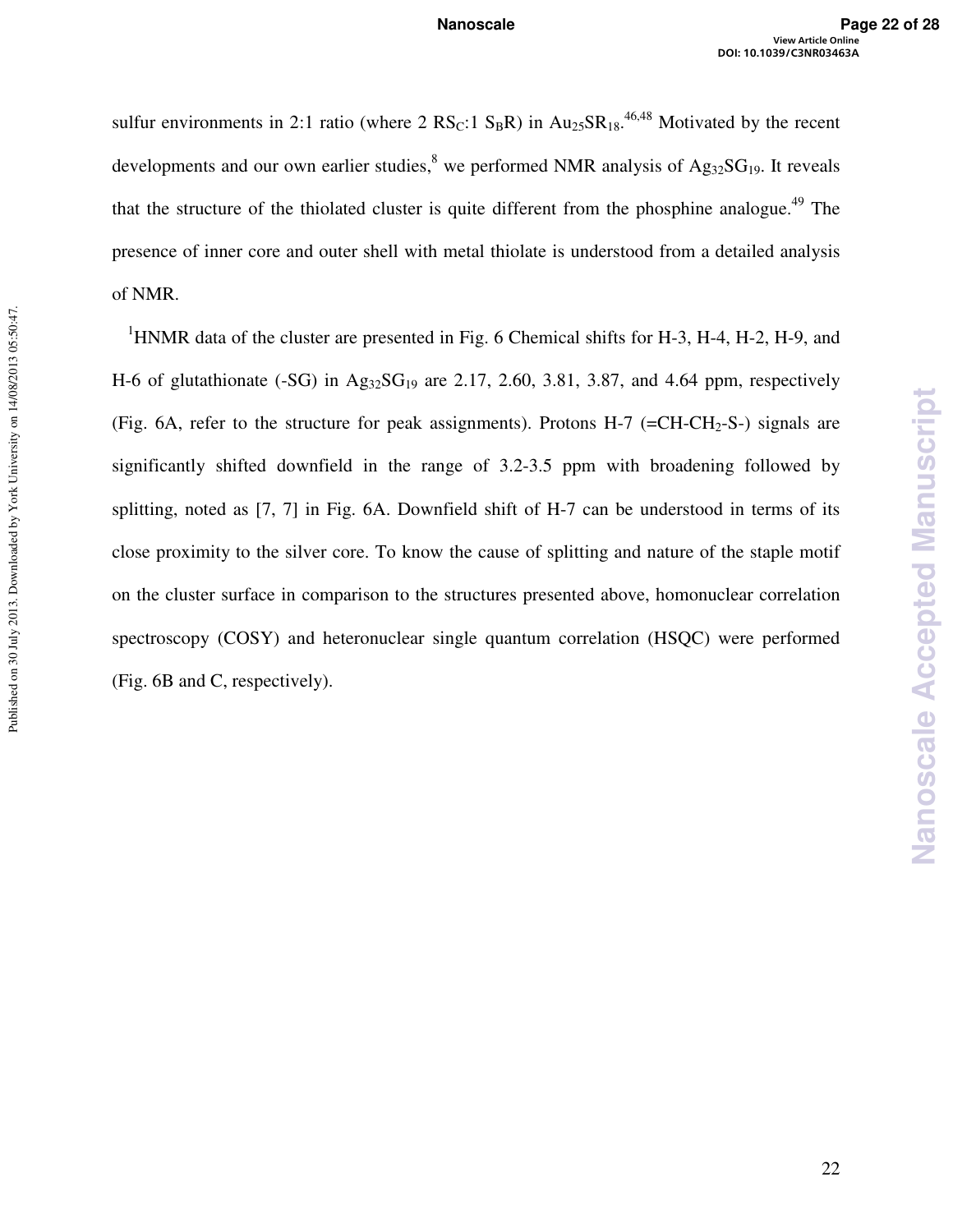Published on 30 July 2013. Downloaded by York University on 14/08/2013 05:50:47.



Fig. 6 A) <sup>1</sup>HNMR spectra of GSH, crude cluster and aged crude. The peaks in dotted box are due to H-7. Peaks at ~3.6 ppm (marked with \*) are due to residual EtOH. 2D NMR spectra of  $Ag_{32}SG_{19}$  clusters. (B) COSY spectrum. (C) HSQC spectrum. Solvent: D<sub>2</sub>O. Note that the CH<sub>3</sub>CH<sub>2</sub> signal (<sup>1</sup>H: 1.1 and 3.6 ppm, <sup>13</sup>C: 15.2 and 58.0 ppm) in COSY and HSQC spectrum is from residual CH<sub>3</sub>CH<sub>2</sub>OH. COSY showed the coupling information from the cross peaks. [4,3] and [2,3] protons are coupled together as understood from their cross peaks, marked in (B). H-7 also produces cross peaks without coupling with other set of protons. In (C), H-7 protons show two signals at 3.2 and 3.5 ppm originating from the same carbon (C-7, 32.0 ppm), due to two hydrogen atoms on C-7.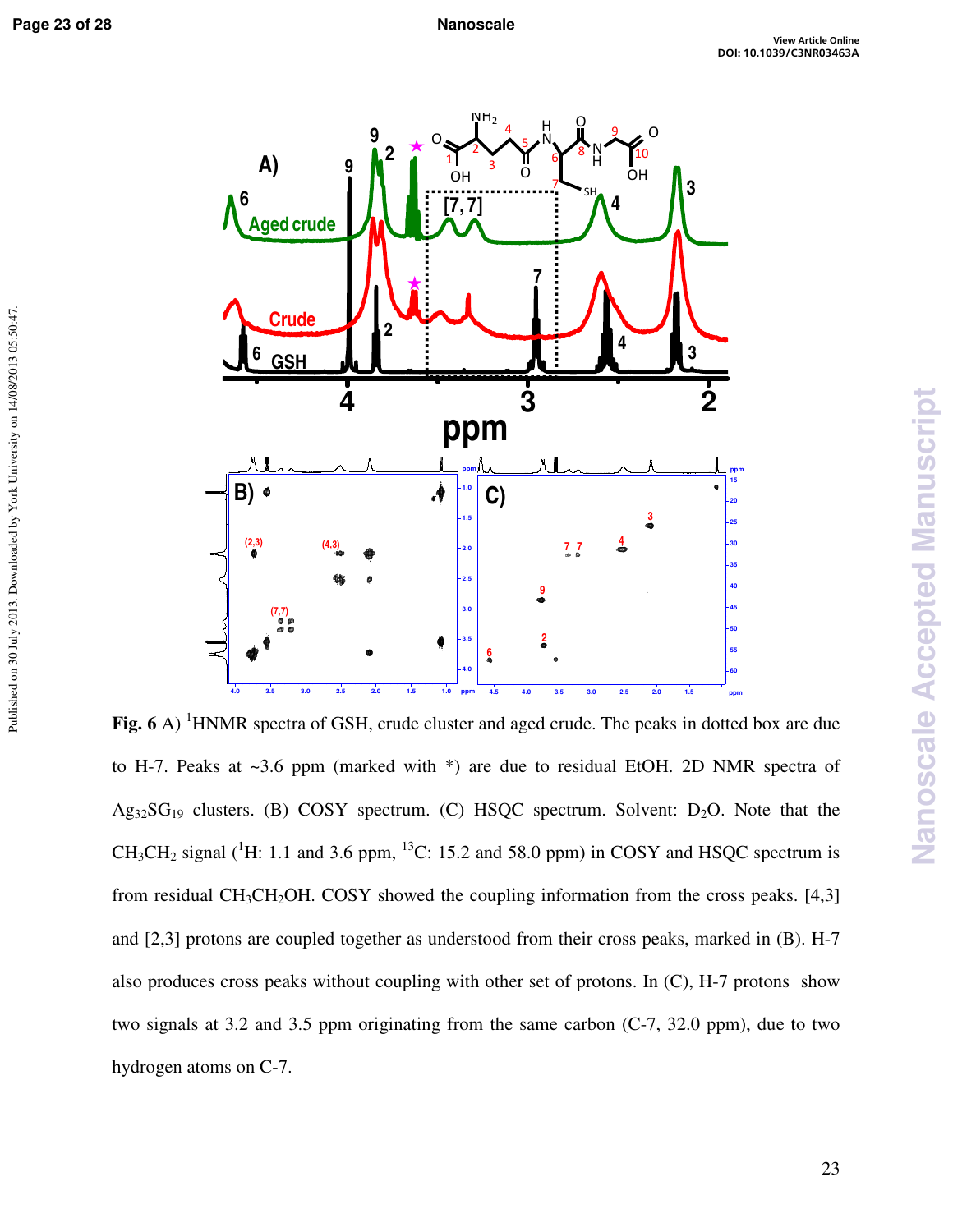The two-dimensional (2D) NMR data of Ag<sub>32</sub> clearly rules out complete protection of the core by  $- [RS_C-Ag-S_B(R)-Ag-S_CR]$ - units which would have resulted in two pairs of peaks at 2:1 ratio for  $-S_{\rm C}R$  and  $-S_{\rm B}R$ , respectively. It is to be noted that the two peaks in a pair correspond to two hydrogen atoms on the  $7<sup>th</sup>$  position of glutathione. But, we have seen only one pair of peaks, labeled [7, 7], which are in 1:1 ratio. The presence of 1:1 intensity ratio indicates that all the thiolates are in equivalent environment. Based on the Au-thiolate structure of gold clusters, one can see that  $-S<sub>C</sub>-Ag-S<sub>C</sub>$  staple alone posses equivalent thiolates. These results suggest that the Ag-thiolate structure for  $Ag_{32}SG_{19}$  is dominated by -[RS<sub>C</sub>-Ag-S<sub>C</sub>R]-. However, complete protection of  $- [RS_C-Ag-S_CR]$ - is also not possible due to the presence of odd number of ligands (19 SR). It suggests the presence of other Ag-thiolates. But peaks corresponding to them are not detected in NMR, indicating that they are few in number. From the theoretical study of Xiang *et*   $al.^{50}$  and Balasubramanian *et al.*,<sup>51</sup> we know that -[RS-Ag-RS]- is a stable structural motif for a thiolate-protected Ag QCs. To the best of our knowledge, this is the first experimental evidence for -[RS-Ag-RS]- structural motif in thiolated Ag QCs. It is in contrast to  $Au_{25}$  and  $Au_{38}$  clusters, where NMR study reveals that they are dominated by  $-[RS_C-Au-S_B(R)-Au-S_CR]-$ .

### **Summary and conclusions**

In summary, we have synthesized -SG protected Ag<sub>32</sub> clusters. Assignment was made based on ESI MS and MALDI MS experiments. Clusters were characterized with <sup>1</sup>HNMR, 2D NMR, XRD, etc. Cluster with same core was synthesized with MPG as a protecting ligand. ESI MS and MALDI MS also confirm the Ag<sub>32</sub>MPG<sub>19</sub> composition. Based on NMR investigations, we suggest that the most likely the Ag-thiolate is composed of -[S-Ag-S]- motifs. We believe **Nanoscale Accepted Manuscript**

**Nanoscale Accepted Manuscript**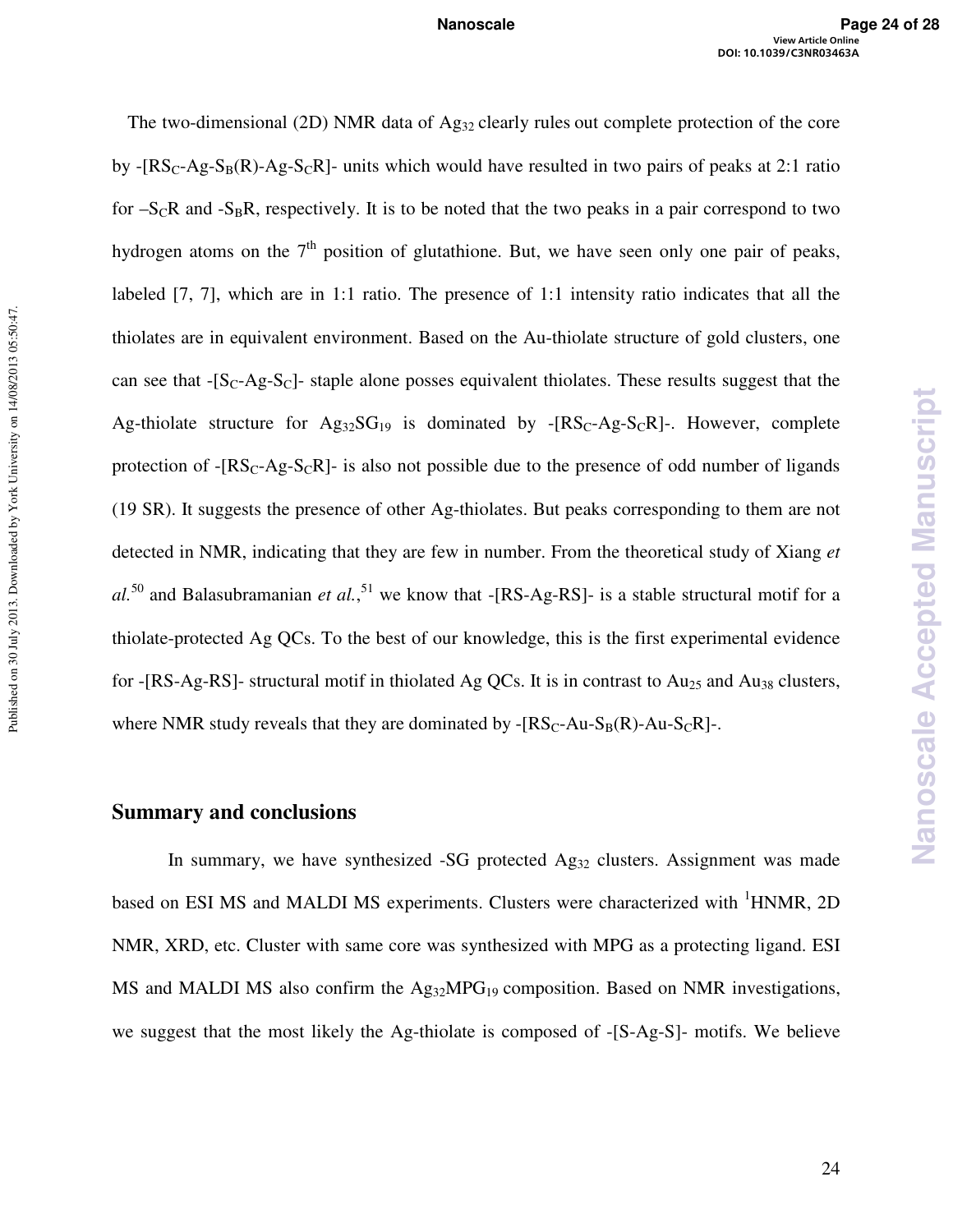that facile synthesis and the structural insights presented here will stimulate further experimental and theoretical studies on this system.

## **Acknowledgements**

We thank the Department of Science and Technology, Government of India for constantly supporting our research program on nanomaterials. M.S.B. thanks the CSIR for a research fellowship.

**†***Electronic supplementary information (ESI) available***:** Details of experimental procedures and characterization using UV-vis, luminescence, TEM, ESI MS, XPS, FTIR, XRD of  $Ag_{32}SG_{19}$ 

clusters.

Published on 30 July 2013. Downloaded by York University on 14/08/2013 05:50:47.

Published on 30 July 2013. Downloaded by York University on 14/08/2013 05:50:47.

## **References**

- 1. U. Kreibig and M. Vollmer, J. P. Toennies, Springer, Berlin, 1995.
- 2. L. M. Liz-Marzán, *Langmuir*, 2005, **22**, 32-41.
- 3. J. Zheng, P. R. Nicovich and R. M. Dickson, *Annu. Rev. Phys. Chem.*, 2007, **58**, 409-431.
- 4. R. Jin, *Nanoscale*, 2010, **2**, 343-362.
- 5. T. G. Schaaff, G. Knight, M. N. Shafigullin, R. F. Borkman and R. L. Whetten, *The J. Phys. Chem. B*, 1998, **102**, 10643-10646.
- 6. Y. Negishi, K. Nobusada and T. Tsukuda, *J. Am. Chem. Soc.*, 2005, **127**, 5261-5270.
- 7. M. A. H. Muhammed, P. K. Verma, S. K. Pal, R. C. A. Kumar, S. Paul, R. V. Omkumar and T. Pradeep, *Chem. Eur. J.*, 2009, **15**, 10110-10120.
- 8. E. S. Shibu, M. A. H. Muhammed, T. Tsukuda and T. Pradeep, *J. Phys. Chem. C*, 2008, **112**, 12168-12176.
- 9. E. S. Shibu and T. Pradeep, *Chem. Mater.*, 2011, **23**, 989-999.
- 10. A. Ghosh, T. Udayabhaskararao and T. Pradeep, *J. Phys. Chem. Lett.*, 2012, **3**, 1997- 2002.
- 11. E. S. Shibu, B. Radha, P. K. Verma, P. Bhyrappa, G. U. Kulkarni, S. K. Pal and T. Pradeep, *ACS Appl. Mater. Interfaces*, 2009, **1**, 2199-2210.
- 12. R. Jin, H. Qian, Z. Wu, Y. Zhu, M. Zhu, A. Mohanty and N. Garg, *J. Phys. Chem. Lett.*, 2010, **1**, 2903-2910.
- 13. H. Qian, Y. Zhu and R. Jin, *J. Am. Chem. Soc.*, 2010, **132**, 4583-4585.
- 14. H. Qian and R. Jin, *Chem. Commun.*, 2011, **47**, 11462-11464.
- 15. H. Tsunoyama, Y. Negishi and T. Tsukuda, *J. Am. Chem. Soc.*, 2006, **128**, 6036-6037.
- 16. Z. Wu, M. A. MacDonald, J. Chen, P. Zhang and R. Jin, *J. Am. Chem. Soc.*, 2011, **133**, 9670-9673.
- 17. M. Zhu, H. Qian and R. Jin, *J. Am. Chem. Soc.*, 2009, **131**, 7220-7221.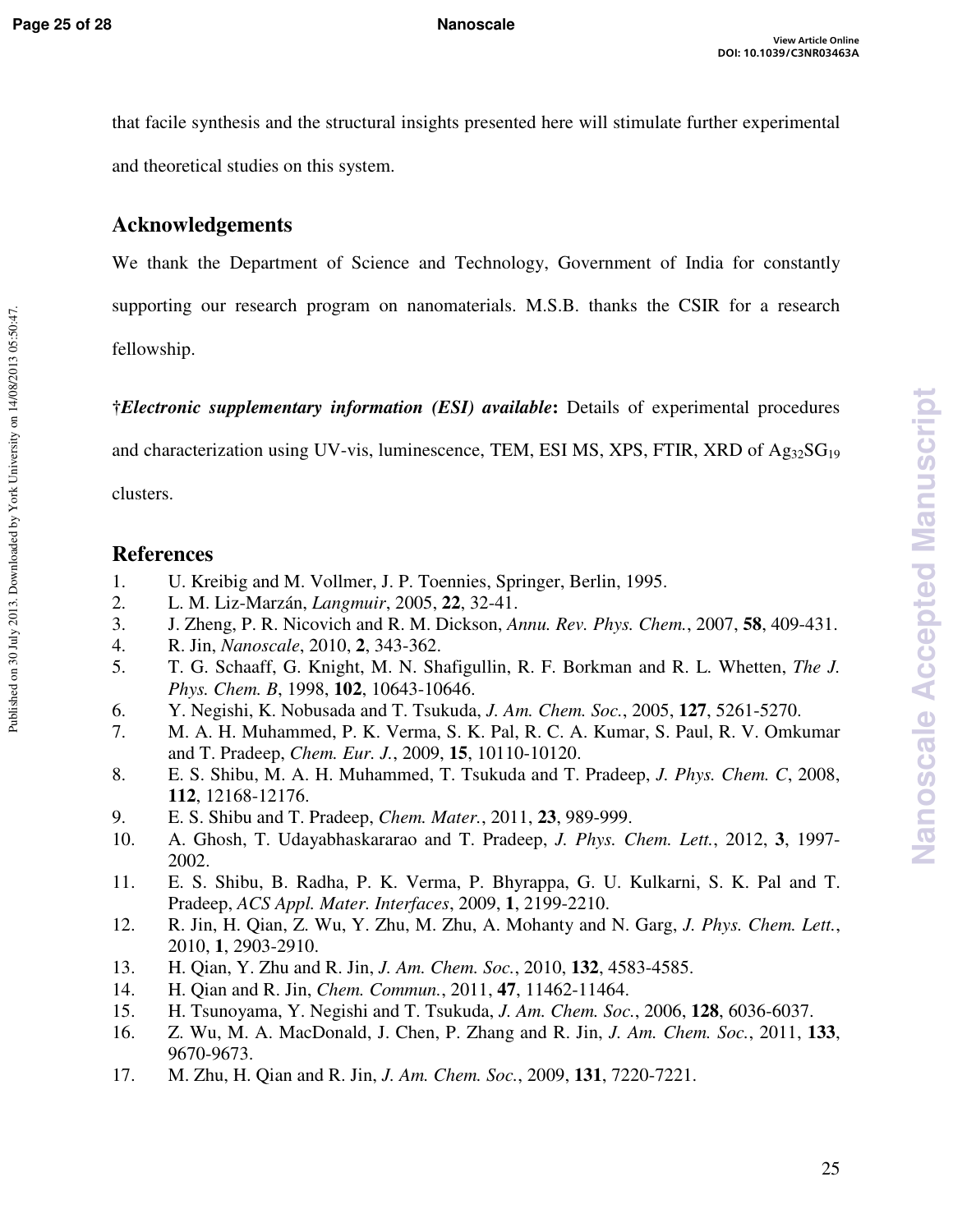- 18. M. Zhu, C. M. Aikens, F. J. Hollander, G. C. Schatz and R. Jin, *J. Am. Chem. Soc.*, 2008, *130*, 5883.
- 19. M. W. Heaven, A. Dass, P. S. White, K. M. Holt and R. W. Murray, *J. Am. Chem. Soc.*, 2008, **130**, 3754-3755.
- 20. H. Qian, W. T. Eckenhoff, Y. Zhu, T. Pintauer and R. Jin, *J. Am. Chem. Soc.*, 2010, **132**, 8280-8281.
- 21. C. Zeng, H. Qian, T. Li, G. Li, N. L. Rosi, B. Yoon, R. N. Barnett, R. L. Whetten, U. Landman and R. Jin, *Angew. Chem. Int. Ed.,* 2012, **51**, 13114–13118.
- 22. P. D. Jadzinsky, G. Calero, C. J. Ackerson, D. A. Bushnell and R. D. Kornberg, *Science*, 2007, **318**, 430-433.
- 23. Z. Wu, E. Lanni, W. Chen, M. E. Bier, D. Ly and R. Jin, *J. Am. Chem. Soc.*, 2009, **131**, 16672-16674.
- 24. T. Udayabhaskararao and T. Pradeep, *Angew. Chem. Int. Ed.*, 2010, **49**, 3925-3929.
- 25. T. Udayabhaskararao, B. Nataraju and T. Pradeep, *J. Am. Chem. Soc.*, 2010, **132**, 16304- 16307.
- 26. M. R. Branham, A. D. Douglas, A. J. Mills, J. B. Tracy, P. S. White and R. W. Murray, *Langmuir*, 2006, **22**, 11376-11383.
- 27. Y. Negishi, R. Arai, Y. Niihori and T. Tsukuda, *Chem. Commun.*, 2011, **47**, 5693-5695.
- 28. H. Yang, J. Lei, B. Wu, Y. Wang, M. Zhou, A. Xia, L. Zheng and N. Zheng, *Chem. Commun.*, 2013, **49**, 300-302.
- 29. H. Yang, Y. Wang and N. Zheng, *Nanoscale*, 2013, **5**, 2674-2677.

Published on 30 July 2013. Downloaded by York University on 14/08/2013 05:50:47.

- 30. N. Nishida, H. Yao, T. Ueda, A. Sasaki and K. Kimura, *Chem. Mater.*, 2007, **19**, 2831- 2841.
- 31. S. Kumar, M. D. Bolan and T. P. Bigioni, *J. Am. Chem. Soc.*, 2010, **132**, 13141-13143.
- 32. O. M. Bakr, V. Amendola, C. M. Aikens, W. Wenseleers, R. Li, L. Dal Negro, G. C. Schatz and F. Stellacci, *Angew. Chem. Int. Ed.*, 2009, **48**, 5921-5926.
- 33. N. Nishida, H. Yao and K. Kimura, *Langmuir*, 2008, **24**, 2759-2766.
- 34. N. Cathcart, P. Mistry, C. Makra, B. Pietrobon, N. Coombs, M. Jelokhani-Niaraki and V. Kitaev, *Langmuir*, 2009, **25**, 5840-5846.
- 35. H. Yao, M. Saeki and K. Kimura, *J. Phys. Chem. C*, 2010, **114**, 15909-15915.
- 36. K. V. Mrudula, T. Udayabhaskararao and T. Pradeep, *J. Mater. Chem.*, 2009, **19**, 4335- 4342.
- 37. N. Cathcart and V. Kitaev, *J. Phys. Chem. C*, 2010, **114**, 16010-16017.
- 38. I. Diez and R. H. A. Ras, *Nanoscale*, 2011, **3**, 1963-1970.
- 39. M. Farrag, M. Thämer, M. Tschurl, T. Bürgi and U. Heiz, *J. Phys. Chem. C*, 2012, **116**, 8034-8043.
- 40. C. Wang, L. Xu, Y. Wang, D. Zhang, X. Shi, F. Dong, K. Yu, Q. Lin and B. Yang, *Chem. Asian J.*, 2012, **7**, 1652-1656.
- 41. A. K. Singh, R. Kanchanapally, Z. Fan, D. Senapati and P. C. Ray, *Chem. Commun.*, 2012, **48**, 9047-9049.
- 42. B. Adhikari and A. Banerjee, *Chem. Mater.*, 2010, **22**, 4364-4371.
- 43. J. Guo, S. Kumar, M. Bolan, A. Desireddy, T. P. Bigioni and W. P. Griffith, *Anal. Chem.*, 2012, **84**, 5304-5308.
- 44. Z. Wu and R. Jin, *Nano Lett.*, 2010, **10**, 2568-2573.
- 45. H. Häkkinen, M. Walter and H. Grönbeck, *J. Phys. Chem. B*, 2006, **110**, 9927-9931.
- 46. Z. Wu, C. Gayathri, R. R. Gil and R. Jin, *J. Am. Chem. Soc.*, 2009, **131**, 6535-6542.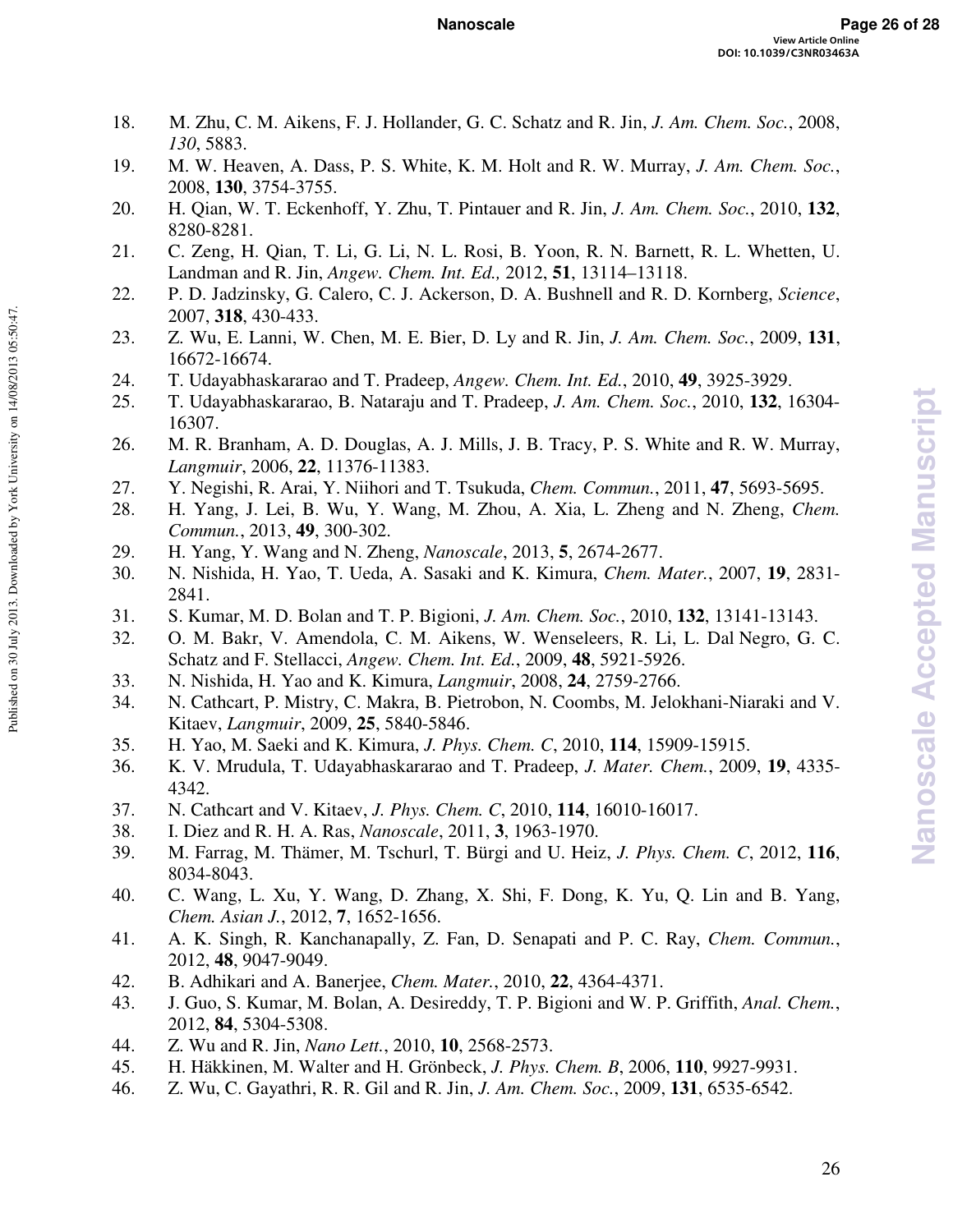- 47. H. Qian, M. Zhu, C. Gayathri, R. R. Gil and R. Jin, *ACS Nano*, 2011, **5**, 8935-8942.
- 48. Z. Wu and R. Jin, *ACS Nano*, 2009, **3**, 2036-2042.
- 49. G. Schmid, *Chem. Soc. Rev.*, 2008, **37**, 1909-1930.
- 50. H. Xiang, S.-H. Wei and X. Gong, *J. Am. Chem. Soc.*, 2010, **132**, 7355-7360.
- 51. Y. Sun, K. Balasubramanian, T. Udayabhaskararao and T. Pradeep, *J. Phys. Chem. C*, 2011, **115**, 20380-20387.

**Nanoscale Accepted Manuscript**

Nanoscale Accepted Manuscript